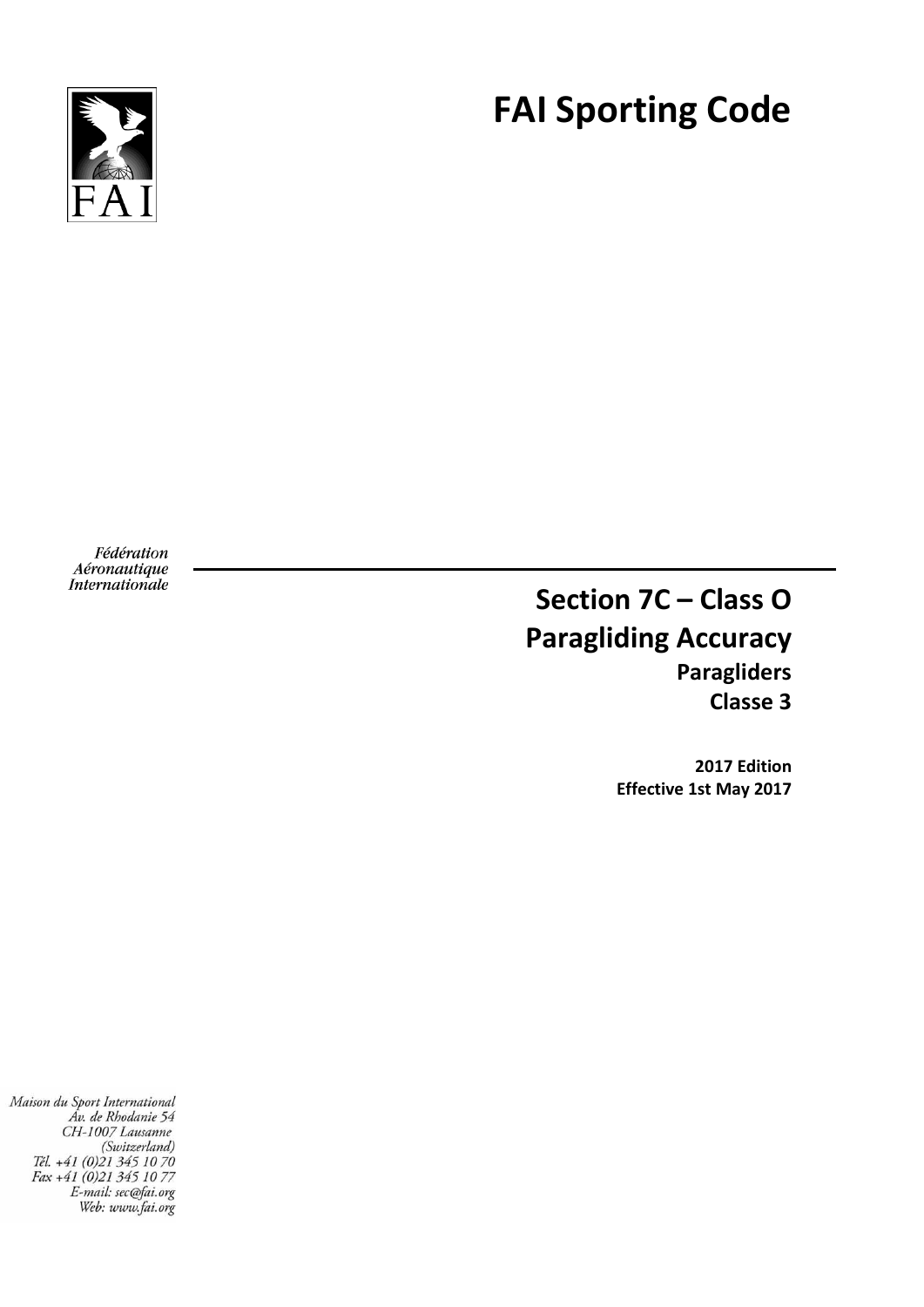#### **FEDERATION AERONAUTIQUE INTERNATIONALE MSI - Avenue de Rhodanie 54 – CH-1007 Lausanne – Switzerland**

Copyright 2017

All rights reserved. Copyright in this document is owned by the Fédération Aéronautique Internationale (FAI). Any person acting on behalf of the FAI or one of its Members is hereby authorised to copy, print, and distribute this document, subject to the following conditions:

- **1. The document may be used for information only and may not be exploited for commercial purposes.**
- **2. Any copy of this document or portion thereof must include this copyright notice.**
- **3. Regulations applicable to air law, air traffic and control in the respective countries are reserved in any event. They must be observed and, where applicable, take precedence over any sport regulations**

Note that any product, process or technology described in the document may be the subject of other Intellectual Property rights reserved by the Fédération Aéronautique Internationale or other entities and is not licensed hereunder.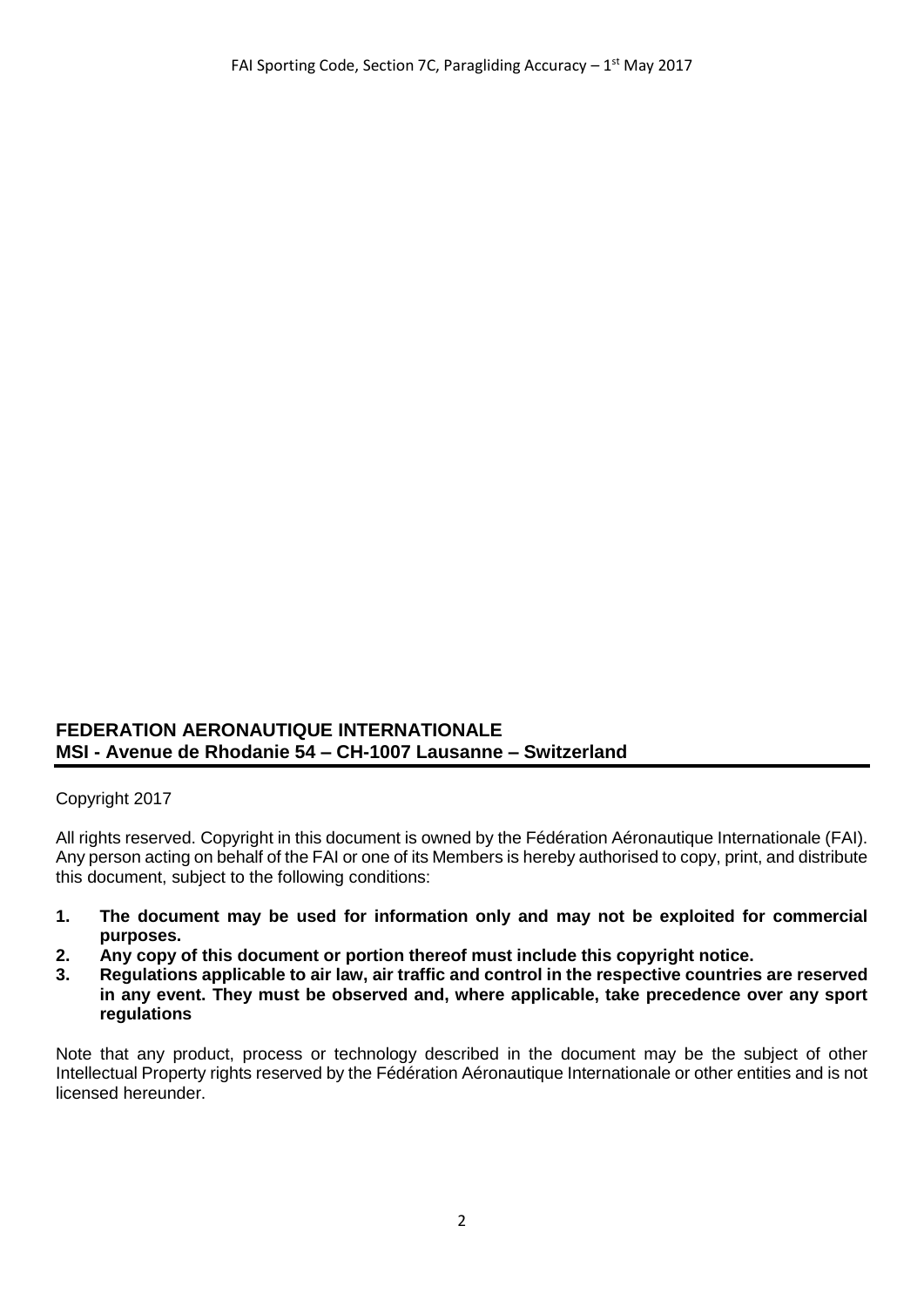# **RIGHTS TO FAI INTERNATIONAL SPORTING EVENTS**

All international sporting events organised wholly or partly under the rules of the Fédération Aéronautique Internationale (FAI) Sporting Code<sup>1</sup> are termed *FAI International Sporting Events*<sup>2</sup>. Under the FAI Statutes<sup>3</sup>, FAI owns and controls all rights relating to FAI International Sporting Events. FAI Members<sup>4</sup> shall, within their national territories<sup>5</sup>, enforce FAI ownership of FAI International Sporting Events and require them to be registered in the FAI Sporting Calendar6.

An event organiser who wishes to exploit rights to any commercial activity at such events shall seek prior agreement with FAI. The rights owned by FAI which may, by agreement, be transferred to event organisers include, but are not limited to advertising at or for FAI events, use of the event name or logo for merchandising purposes and use of any sound, image, program and/or data, whether recorded electronically or otherwise or transmitted in real time. This includes specifically all rights to the use of any material, electronic or other, including software, that forms part of any method or system for judging, scoring, performance evaluation or information utilised in any FAI International Sporting Event7.

Each FAI Air Sport Commission<sup>8</sup> may negotiate agreements, with FAI Members or other entities authorised by the appropriate FAI Member, for the transfer of all or parts of the rights to any FAI International Sporting Event (except World Air Games events<sup>9</sup>) in the discipline<sup>10</sup>, for which it is responsible<sup>11</sup> or waive the rights. Any such agreement or waiver, after approval by the appropriate Air Sport Commission President, shall be signed by FAI Officers<sup>12</sup>.

Any person or legal entity that accepts responsibility for organising an FAI Sporting Event, whether or not by written agreement, in doing so also accepts the proprietary rights of FAI as stated above. Where no transfer of rights has been agreed in writing, FAI shall retain all rights to the event. Regardless of any agreement or transfer of rights, FAI shall have, free of charge for its own archival and/or promotional use, full access to any sound and/or visual images of any FAI Sporting Event. The FAI also reserves the right to arrange at its own expense for any and all parts of any event to be recorded.

**.** 

<sup>1</sup> FAI Statutes, ......................................... Chapter 1, ...... para. 1.6

<sup>2</sup> FAI Sporting Code, Gen. Section, ......... Chapter 4, ...... para 4.1.2

<sup>3</sup> FAI Statutes, ......................................... Chapter 1, ...... para 1.8.1

<sup>4</sup> FAI Statutes, ......................................... Chapter 2, ...... para 2.1.1; 2.4.2; 2.5.2 and 2.7.2

<sup>5</sup> FAI By-Laws, ......................................... Chapter 1, ...... para 1.2.1

<sup>6</sup> FAI Statutes, ......................................... Chapter 2, ...... para 2.4.2.2.5

<sup>7</sup> FAI By-Laws, ......................................... Chapter 1, ...... paras 1.2.2 to 1.2.5

<sup>8</sup> FAI Statutes, ......................................... Chapter 5, ...... paras 5.1.1, 5.2, 5.2.3 and 5..2.3.3

<sup>9</sup> FAI Sporting Code, Gen. Section, ……… Chapter <sub>4</sub>, …… para 4.1.5

<sup>10</sup> FAI Sporting Code, Gen. Section, ......... Chapter 2, ...... para 2.2.

<sup>11</sup> FAI Statutes, ......................................... Chapter 5, ...... para 5.2.3.3.7

<sup>12</sup> FAI Statutes, ......................................... Chapter 6, ...... para 6.1.2.1.3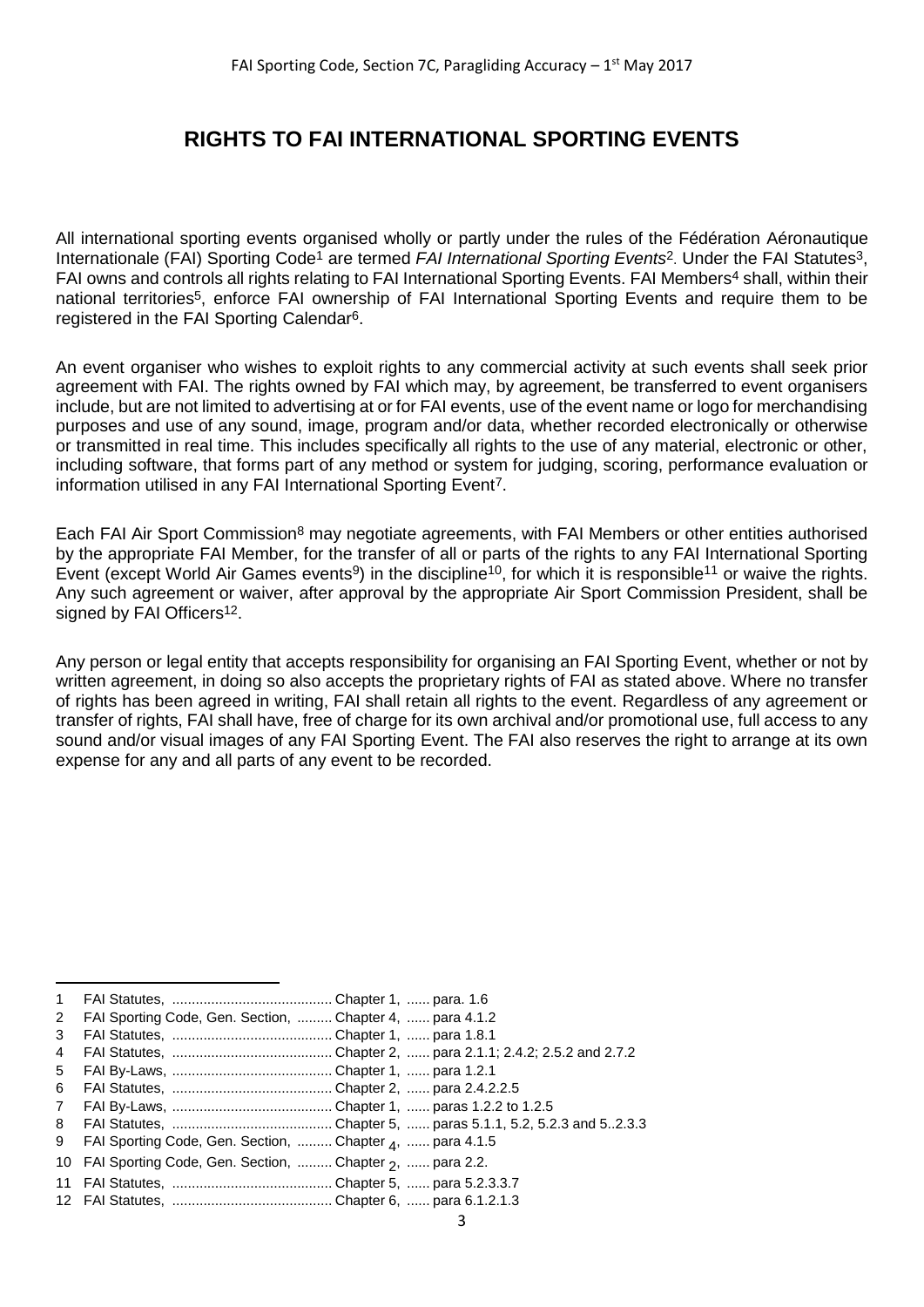#### **Editor's Note:**

The FAI Sporting Code for Hang Gliding (hang gliders and paragliders) consists of the General Section and Section 7 combined. In cases of doubt, consult the General Section to establish the principles before applying the specific rules which appear in this Section 7.

Hang gliding (hang gliding and paragliding) is a sport in which both men and women participate. Throughout this document the words "he", "him" or "his" are intended to apply equally to either sex unless it is specifically stated otherwise.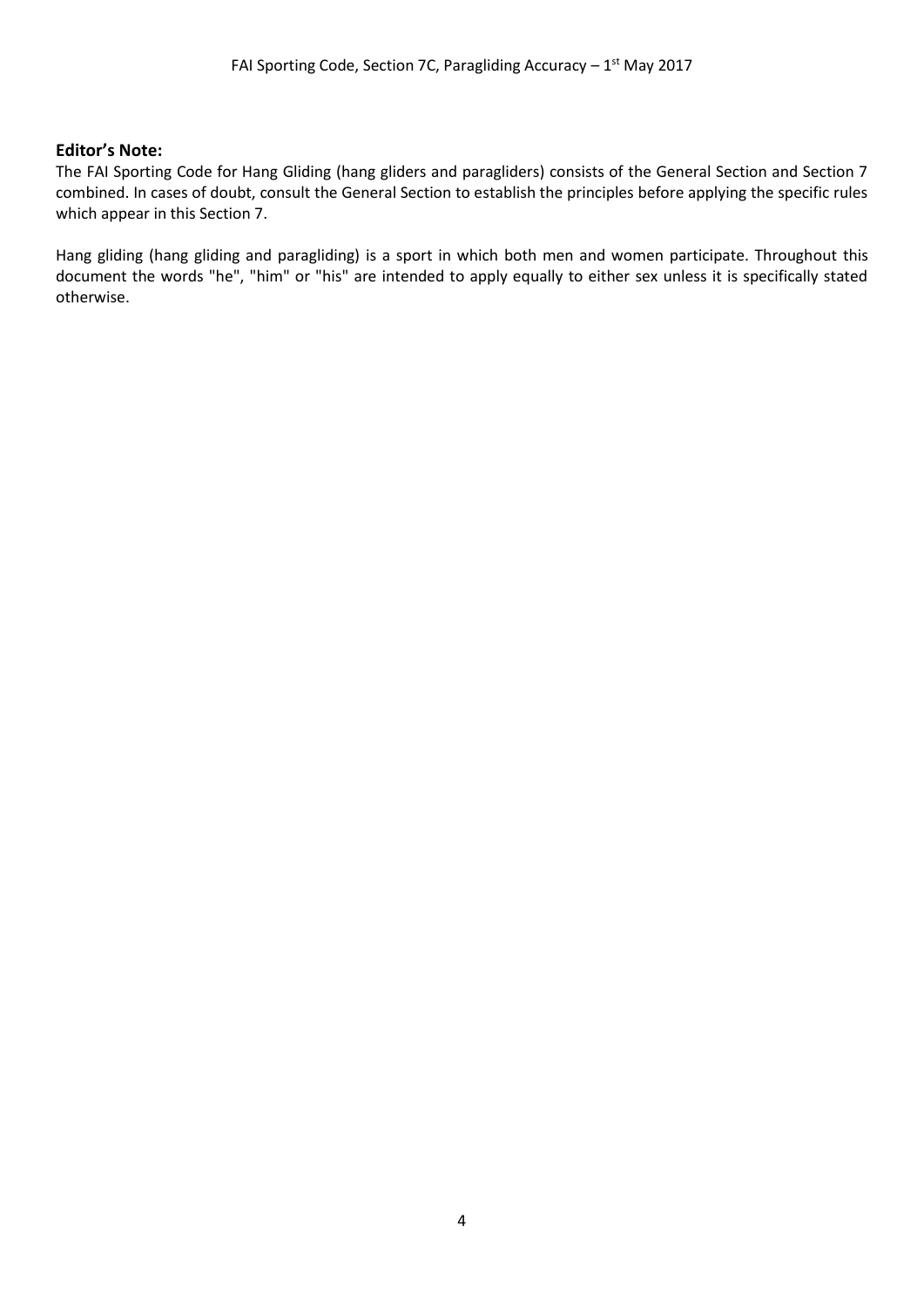# Table of Contents

| $\mathbf{1}$   |         |  |
|----------------|---------|--|
|                | 1.1     |  |
|                | 1.1.1   |  |
|                | 1.1.2   |  |
|                | 1.1.3   |  |
|                | 1.1.4   |  |
|                | 1.1.5   |  |
|                | 1.1.6   |  |
|                | 1.1.7   |  |
|                | 1.1.8   |  |
|                | 1.1.8.1 |  |
|                | 1.1.8.2 |  |
|                | 1.1.8.3 |  |
|                | 1.1.8.4 |  |
| $\overline{2}$ |         |  |
|                | 2.1     |  |
|                | 2.2     |  |
|                | 2.2.1   |  |
|                | 2.3     |  |
|                | 2.3.1   |  |
|                | 2.3.2   |  |
|                | 2.3.3   |  |
|                | 2.3.4   |  |
|                | 2.3.5   |  |
|                | 2.4     |  |
| 3              |         |  |
|                | 3.1     |  |
|                | 3.2     |  |
|                | 3.2.1   |  |
|                | 3.2.2   |  |
|                | 3.2.3   |  |
|                | 3.2.3.1 |  |
|                | 3.2.4   |  |
|                | 3.2.5   |  |
|                | 3.2.6   |  |
|                | 3.3     |  |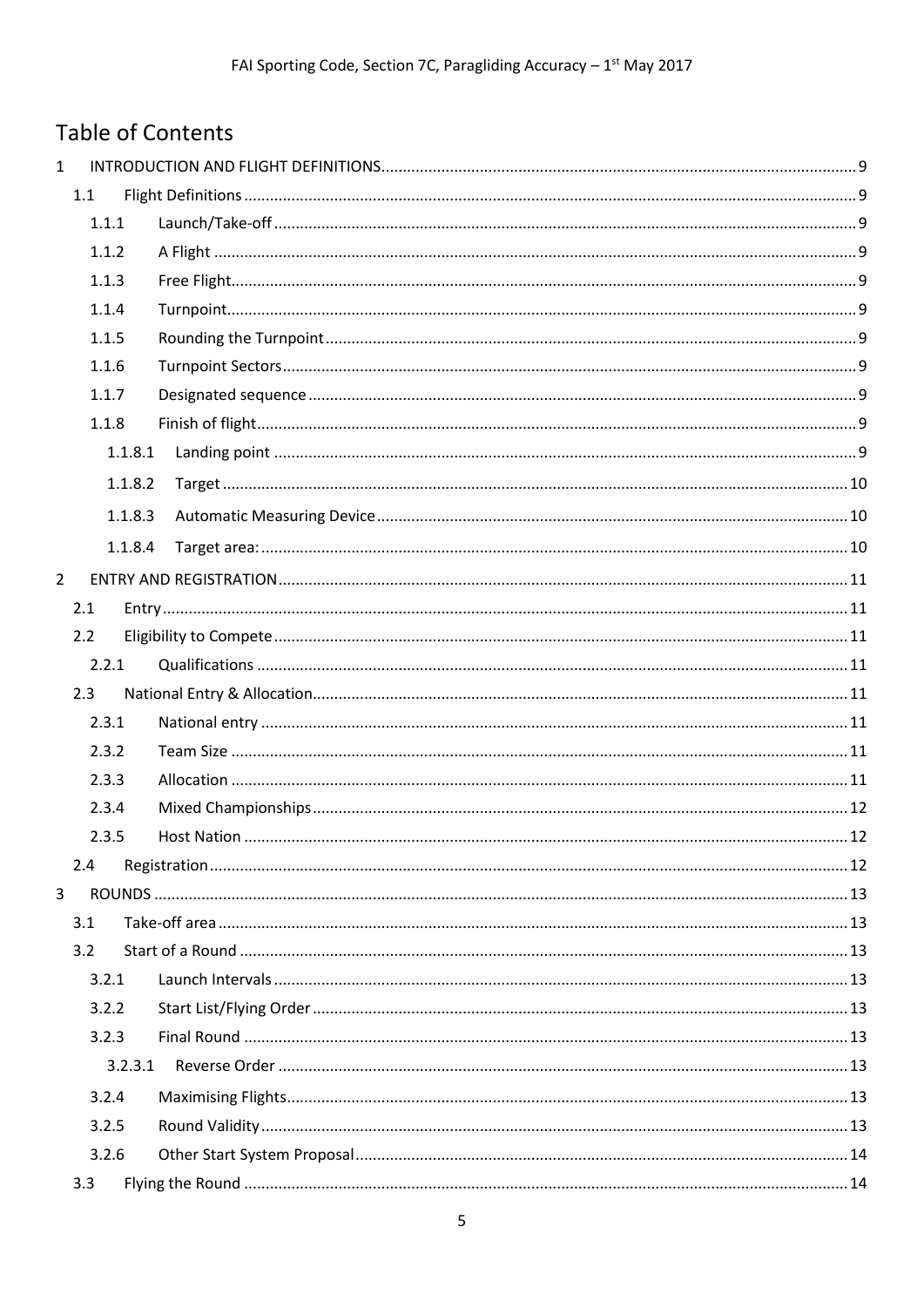# FAI Sporting Code, Section 7C, Paragliding Accuracy  $-1^{st}$  May 2017

|                | 3.3.1 |  |
|----------------|-------|--|
|                | 3.3.2 |  |
|                | 3.3.3 |  |
|                | 3.3.4 |  |
|                | 3.3.5 |  |
|                | 3.4   |  |
|                | 3.4.1 |  |
|                | 3.4.2 |  |
|                | 3.4.3 |  |
|                | 3.4.4 |  |
|                | 3.4.5 |  |
|                | 3.4.6 |  |
|                | 3.5   |  |
|                | 3.5.1 |  |
|                | 3.5.2 |  |
|                | 3.5.3 |  |
|                | 3.5.4 |  |
|                | 3.5.5 |  |
|                | 3.5.6 |  |
|                | 3.6   |  |
|                | 3.6.1 |  |
|                | 3.6.2 |  |
|                | 3.7   |  |
| $\overline{4}$ |       |  |
|                |       |  |
|                | 4.2   |  |
|                | 4.3   |  |
|                | 4.4   |  |
|                | 4.4.1 |  |
|                | 4.4.2 |  |
|                | 4.4.3 |  |
|                | 4.5   |  |
|                | 4.6   |  |
| 5              |       |  |
|                | 5.1   |  |
|                | 5.2   |  |
|                | 5.3   |  |
|                | 5.3.1 |  |
|                | 5.3.2 |  |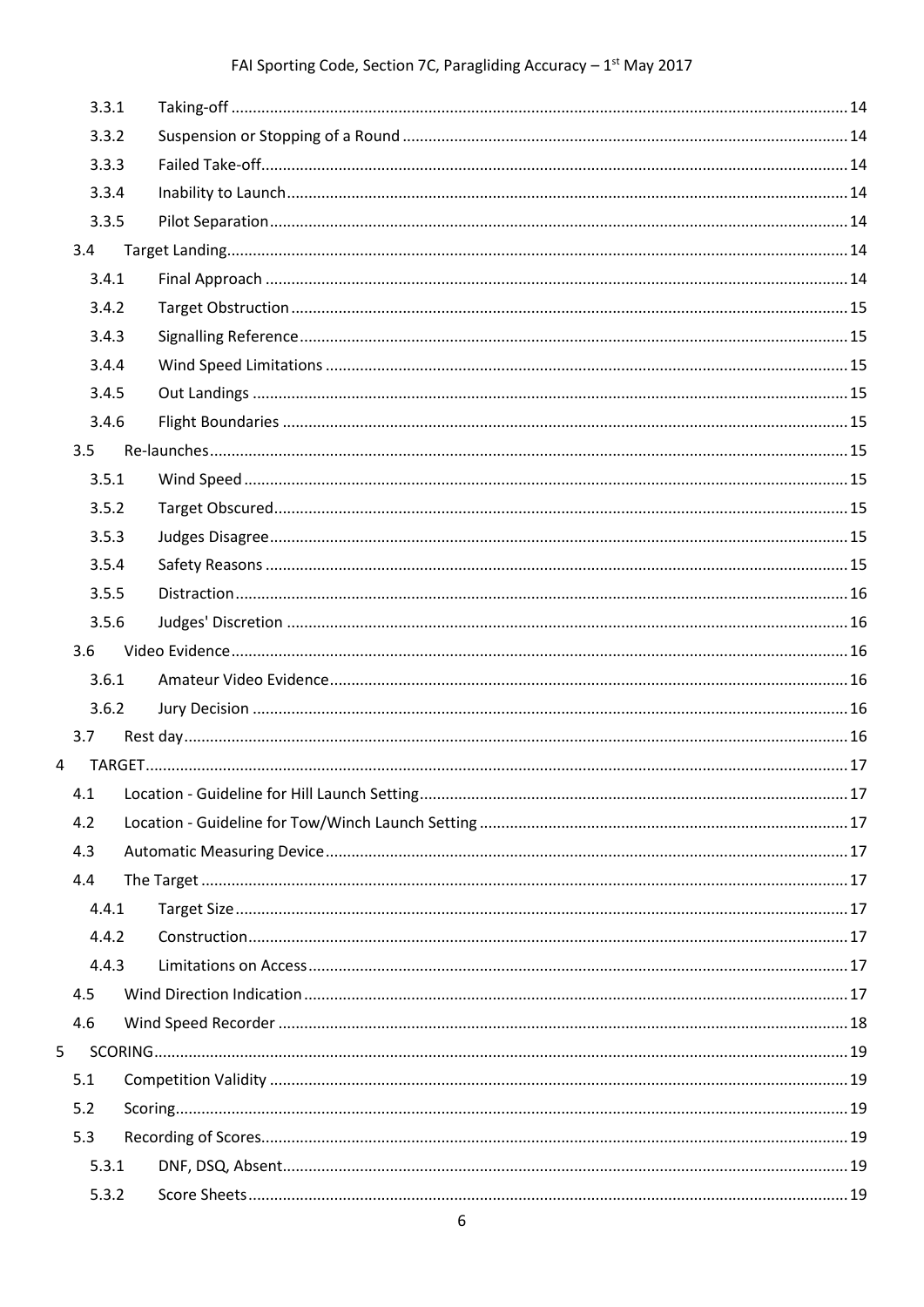# FAI Sporting Code, Section 7C, Paragliding Accuracy  $-1^{st}$  May 2017

|                | 5.4   |         |  |
|----------------|-------|---------|--|
|                | 5.4.1 |         |  |
|                | 5.4.2 |         |  |
|                | 5.4.3 |         |  |
|                | 5.4.4 |         |  |
|                | 5.4.5 |         |  |
|                |       | 5.4.5.1 |  |
|                |       | 5.4.5.2 |  |
|                | 5.4.6 |         |  |
|                | 5.5   |         |  |
| 6              |       |         |  |
|                | 6.1   |         |  |
|                | 6.2   |         |  |
|                | 6.3   |         |  |
| $\overline{7}$ |       |         |  |
|                | 7.1   |         |  |
|                | 7.2   |         |  |
| 8              |       |         |  |
|                | 8.1   |         |  |
|                | 8.1.1 |         |  |
|                | 8.1.2 |         |  |
|                | 8.1.3 |         |  |
|                | 8.1.4 |         |  |
|                | 8.1.5 |         |  |
|                | 8.2   |         |  |
|                | 8.3   |         |  |
|                | 8.3.1 |         |  |
|                | 8.3.2 |         |  |
|                | 8.3.3 |         |  |
|                | 8.3.4 |         |  |
| 9              |       |         |  |
|                | 9.1   |         |  |
|                | 9.2   |         |  |
|                | 9.2.1 |         |  |
|                | 9.3   |         |  |
|                | 9.4   |         |  |
|                | 9.5   |         |  |
|                | 9.6   |         |  |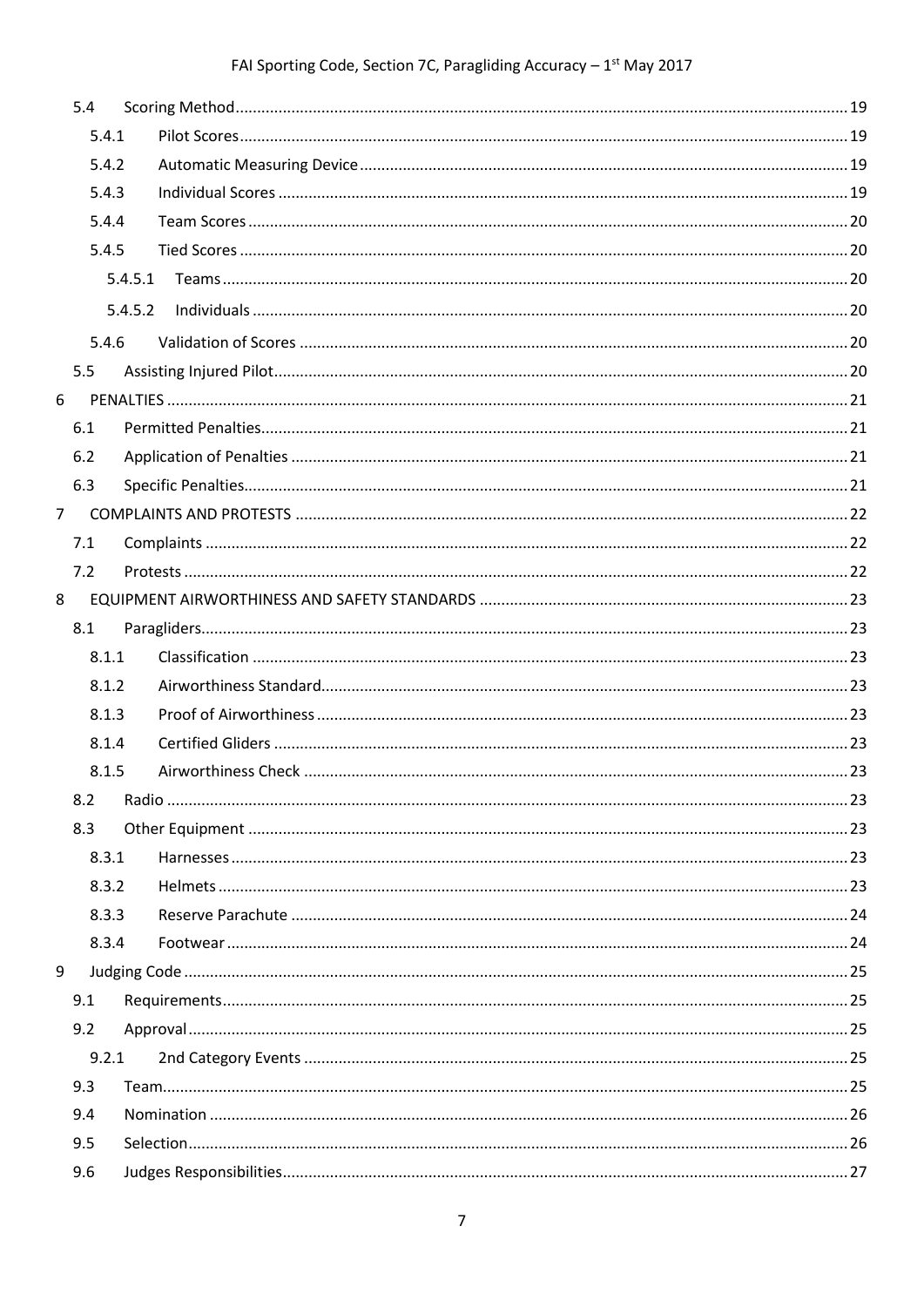# FAI Sporting Code, Section 7C, Paragliding Accuracy  $-1^{st}$  May 2017

|      | 9.6.1 |  |
|------|-------|--|
|      | 9.6.2 |  |
|      | 9.6.3 |  |
| 9.7  |       |  |
|      | 9.7.1 |  |
|      | 9.7.2 |  |
|      | 9.7.3 |  |
| 9.8  |       |  |
|      | 9.8.1 |  |
|      | 9.8.2 |  |
|      | 9.8.3 |  |
|      | 9.8.4 |  |
| 9.9  |       |  |
| 9.10 |       |  |
| 9.11 |       |  |
| 10   |       |  |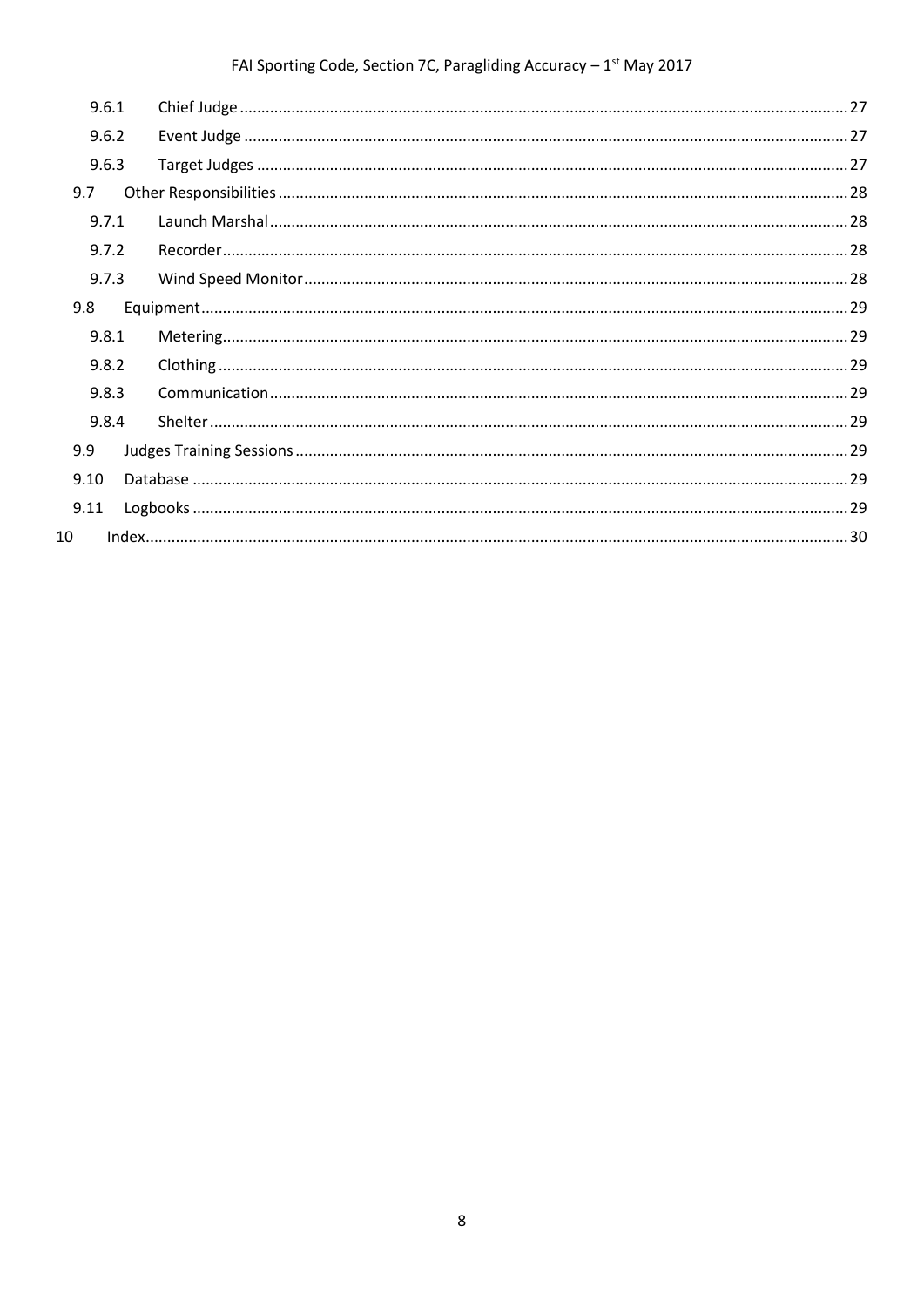# <span id="page-8-0"></span>**1 INTRODUCTION AND FLIGHT DEFINITIONS**

Section 7C of the FAI Sporting Code is the subset of Section 7 (or "Common Section 7") dedicated to Paragliding Accuracy Championships. This document must be read in conjunction with Section 7, Section 7 Guidelines and Templates, and the General Section.

This document defines rules for  $1^{st}$  Category Events. For other  $2^{nd}$  Category Events, see Common Section 7-15.

The Judging Code is now published as a separate Annex to S7C.

# <span id="page-8-1"></span>*1.1 Flight Definitions*

These definitions take precedence over the ones given in the General Section. Additional definitions relevant to paragliding can be found in the Section 7A Cross Country.

#### <span id="page-8-2"></span>**1.1.1 Launch/Take-off**

The point and/or time at which all parts of the paraglider or its crew cease to be in contact with or connected to the ground or water.

#### <span id="page-8-3"></span>**1.1.2 A Flight**

A flight by a paraglider starting at take-off (1.1.1) and ending with the landing (1.1.8.1).

#### <span id="page-8-4"></span>**1.1.3 Free Flight**

That part of a flight, in which the paraglider is not towed, carried or assisted by another aircraft or separate external or jettisonable power source

#### <span id="page-8-5"></span>**1.1.4 Turnpoint**

A clearly defined feature on the surface, or GPS coordinates, which are precisely specified before take-off.

#### <span id="page-8-6"></span>**1.1.5 Rounding the Turnpoint**

A turnpoint is rounded when the entire paraglider is observed to pass outside the vertical projection of the turnpoint feature or when it is proved that the designated sector has been entered.

#### <span id="page-8-7"></span>**1.1.6 Turnpoint Sectors**

A turn point cylinder may be specified by GPS coordinates and radius. The record distance will be the minimum distance it is possible to fly by entering the specified sectors.

#### <span id="page-8-8"></span>**1.1.7 Designated sequence**

<span id="page-8-9"></span>The order in which the turn or control points shall be flown.

#### **1.1.8 Finish of flight**

#### <span id="page-8-10"></span>1.1.8.1 Landing point

The point at which any part of the paraglider pilot, his equipment (excluding speedbar, stirrup or tow yoke), or his wing first touches the ground.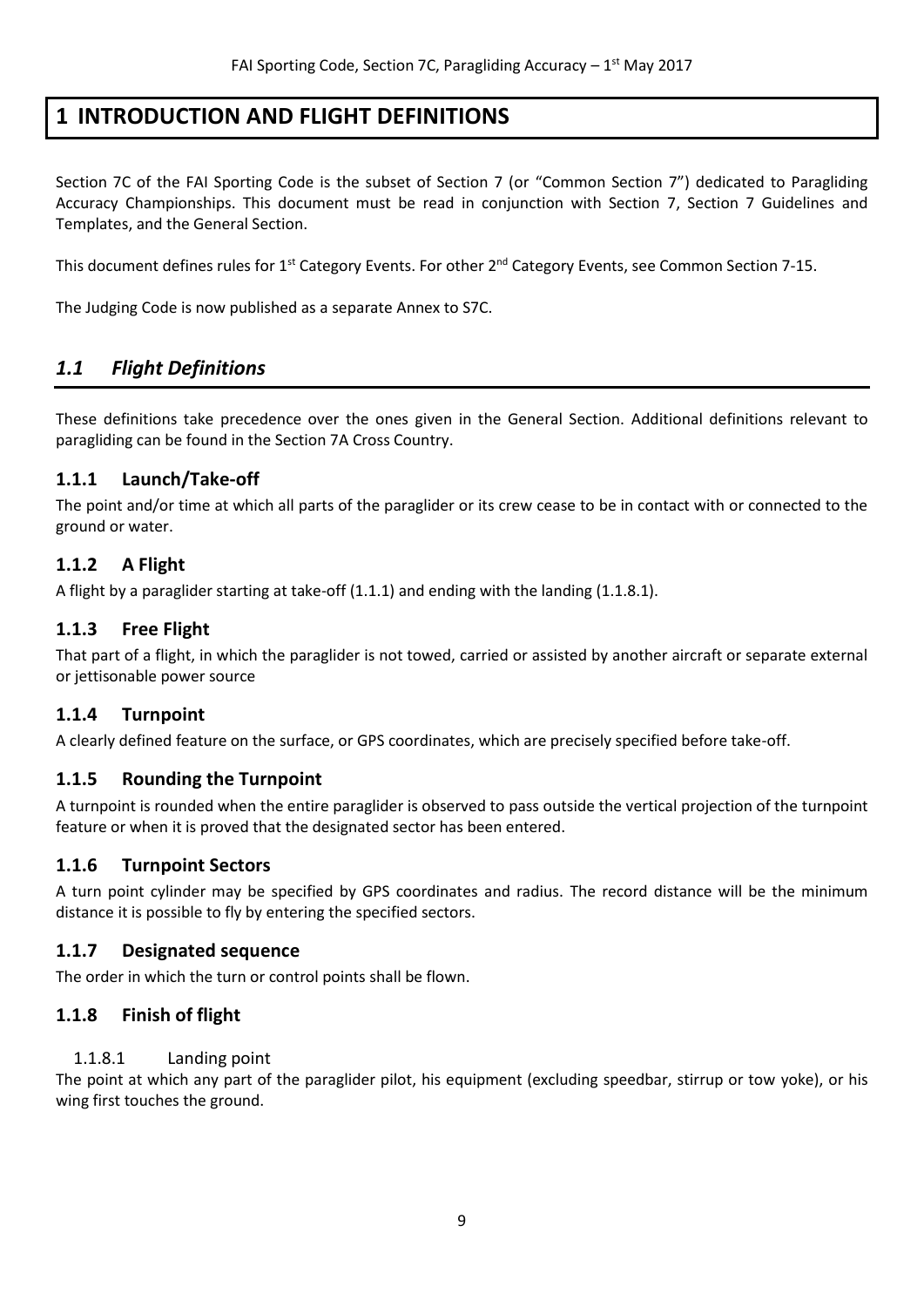#### <span id="page-9-0"></span>1.1.8.2 Target

Up to a maximum 10m radius, measured from the edge of the dead centre disc on the automatic measuring device, and delineated by concentric circles. The target is the area within which a pilot's first point of foot contact is measured, in centimetres from the edge of the dead centre disc.

#### <span id="page-9-1"></span>1.1.8.3 Automatic Measuring Device

<span id="page-9-2"></span>The electronic pad, as specified in 5.4.2.

#### 1.1.8.4 Target area:

The area surrounding and including the target. Within the target area will be wind indicators, judging table, video tripod, ambulance, spectator area, etc.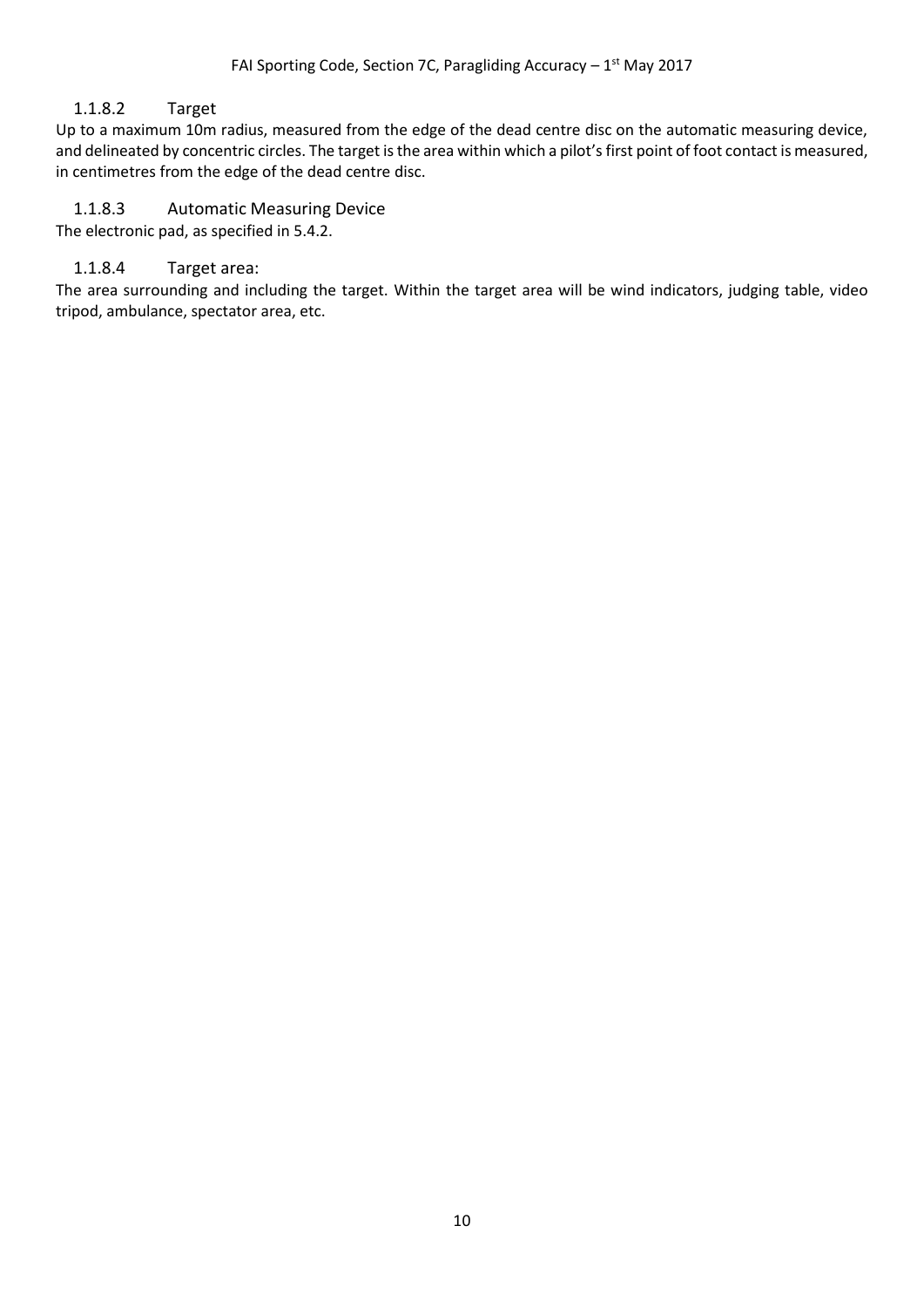# <span id="page-10-0"></span>**2 ENTRY AND REGISTRATION**

# <span id="page-10-1"></span>*2.1 Entry*

The Local Regulations shall state: The number of pilots that may be accepted in the championship. The number of pilots that may be entered by a NAC. The number of pilots of each sex who may be entered by a NAC (if required). The number of pilots constituting a national team.

# <span id="page-10-2"></span>*2.2 Eligibility to Compete*

## <span id="page-10-3"></span>2.2.1 Qualifications

If the competitor's country issues pilot licences for paragliding, the pilot must hold a valid licence; this should be equivalent to IPPI 4 standard.

Winch towing:

Pilots must have documentary proof of paraglider tow launch experience. Either:

- NAC licence or letter specifying tow rating, qualification or experience.
- Flight logbook or certificate signed by organisers of a FAI sanctioned tow launch competition.
- Certificate of completion of a tow training course.

Pilots must have their own tow release or rent it from the organiser. Pilots' tow release equipment will be checked during the inspection period.

Pilots should be prepared to demonstrate they have sufficient tow launch experience and skills.

Hill launch:

Competitors must have good nil-wind as well as strong wind take-off skills.

## <span id="page-10-4"></span>*2.3 National Entry & Allocation*

An organiser may choose whether to use 2.3.1 or 2.3.2

#### <span id="page-10-5"></span>**2.3.1 National entry**

The maximum number of pilots that a NAC can enter in the competition will be stated in the local regulations.

#### <span id="page-10-6"></span>**2.3.2 Team Size**

In World Championships, the maximum number of pilots that a NAC can enter in the National Team is 7, not exceeding 5 of the same sex.

In Continental championships, the maximum number of pilots that a NAC can enter in the National Team will be stated in the local regulations.

## <span id="page-10-7"></span>**2.3.3 Allocation**

Places are allocated to nations, one by one, in order from the top nation in the WPRS nation ranking down to the last ranked nation; if any places are still available, the process starts at the top again. This process will continue until the maximum number of pilots is reached or until 60 days before the start of the championship or otherwise stated in the local regulations. The nation ranking for this purpose shall be the WPRS Nation Ranking three calendar months before the championship starts.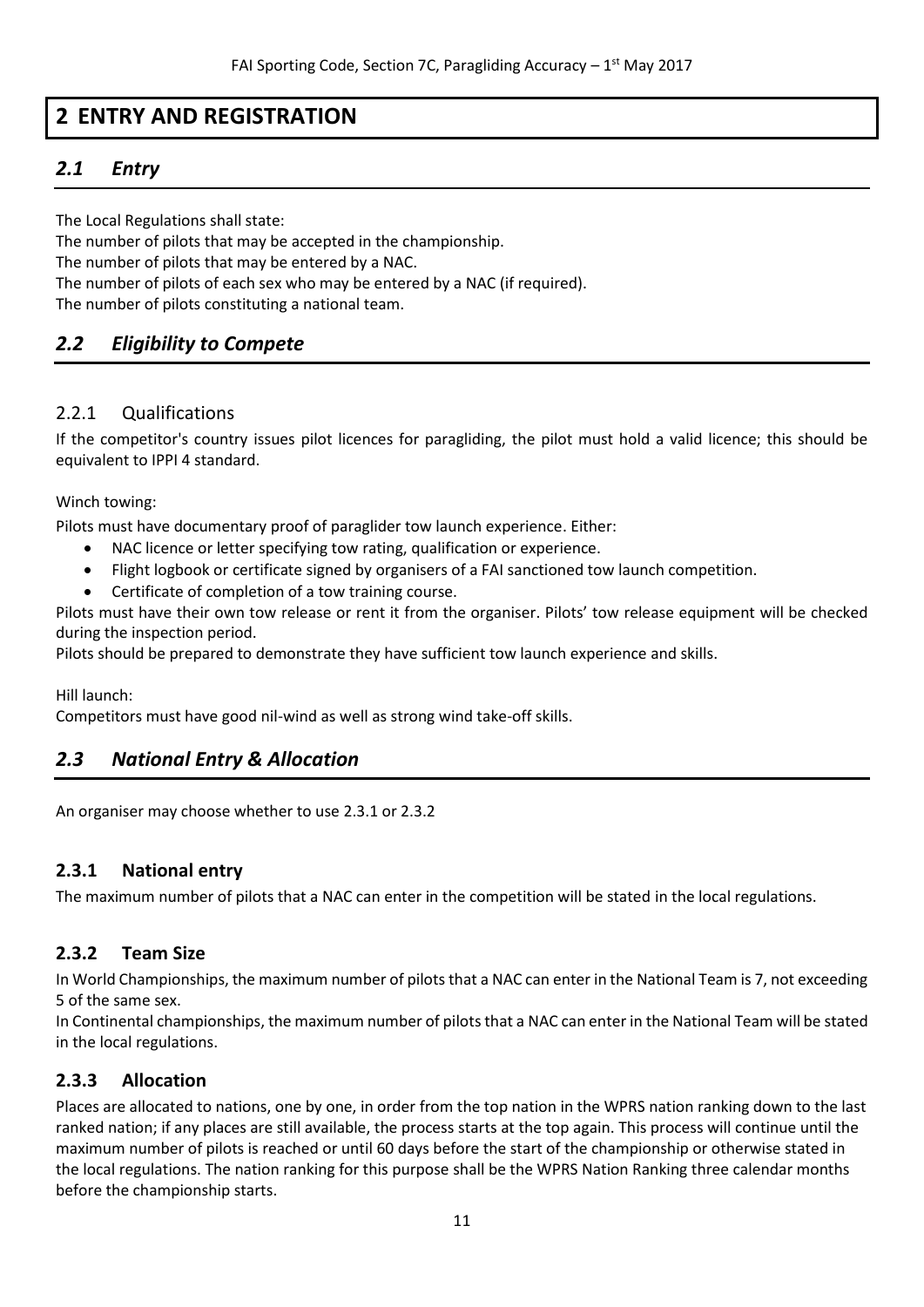#### <span id="page-11-0"></span>**2.3.4 Mixed Championships**

The base for all nations is one pilot plus two female pilots (1+2).

The allocation is done according to 2.3.2, but in this process the places allocated to the female pilots in the base team size cannot be filled by a male pilot in any round of allocation.

## <span id="page-11-1"></span>**2.3.5 Host Nation**

The host nation shall have the opportunity of entering the same number of pilots as the top nation, except that in mixed championships they may not enter males as substitutes for females with places allocated under the 1+2 rule.

# <span id="page-11-2"></span>*2.4 Registration*

Each competitor will be required to present:

- Proof of identity.
- Satisfactory evidence of glider airworthiness.
- Proof of valid insurance as detailed.
- Proof of towing experience if needed.

Each competitor will be requested to sign:

- Waiver declaration (agreement on release of liability).
- Certified glider statement.
- Entry form.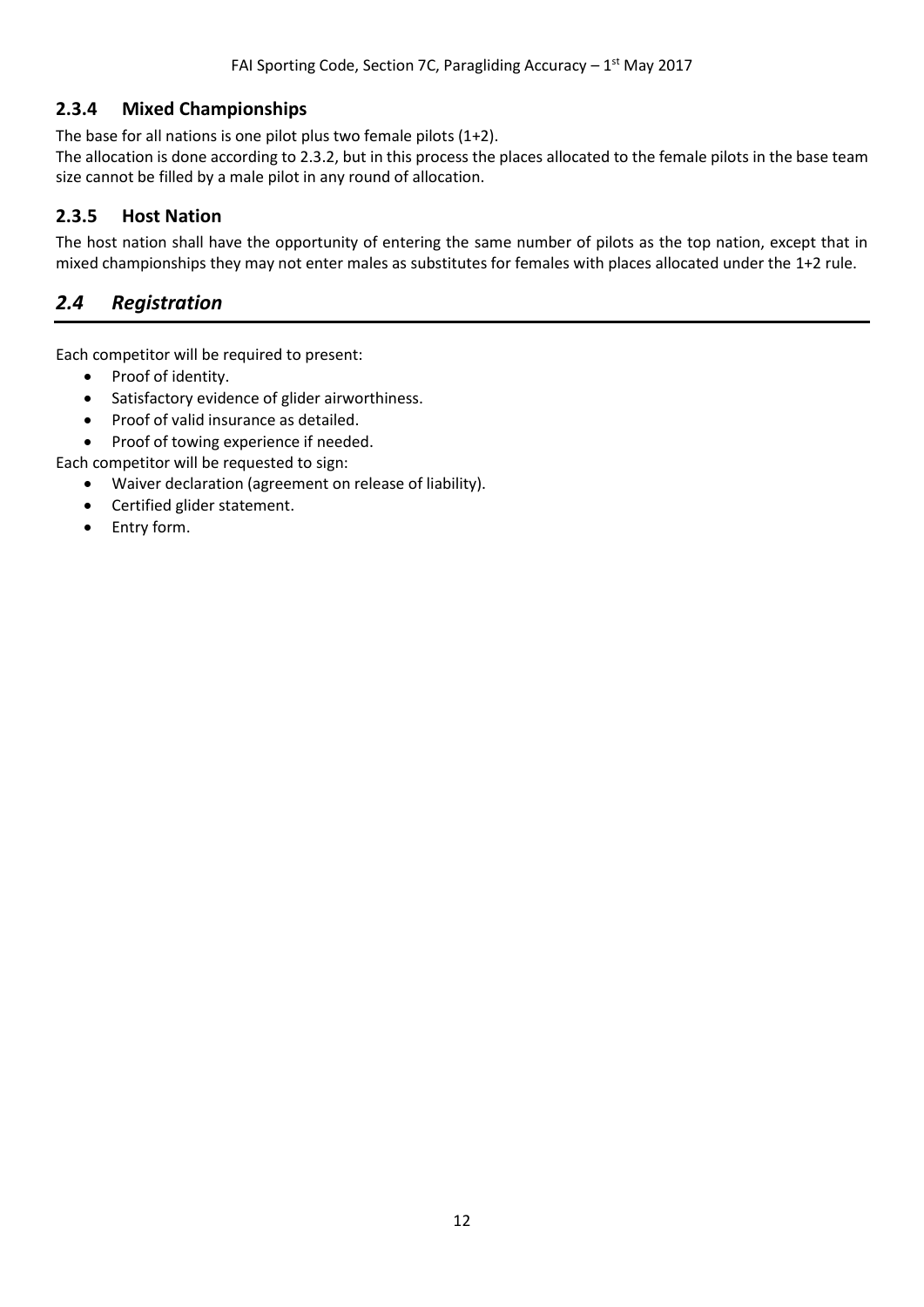# <span id="page-12-0"></span>**3 ROUNDS**

# <span id="page-12-1"></span>*3.1 Take-off area*

Main take-offs must be described precisely on the competition website. The Local Regulations must give the GPS references of these sites.

Competition website should include as a minimum:

- Hill launch: List site names, location, altitude, size of launch/preparation area, distance to/height above landing field, optional/emergency landing sites, wind directions etc. Alternative sites.
- Winch launch: Listsite/airfield name, location, size, layout, number/type of tow or winch systems and ancillary equipment (quick release system, tensiometer, weak links etc.).Minimum/typical tow height, target size and location options, wind directions.
- Maps etc. if appropriate.

# <span id="page-12-2"></span>*3.2 Start of a Round*

#### <span id="page-12-3"></span>**3.2.1 Launch Intervals**

Pilots will be launched at timed intervals to ensure adequate separation during final approach and landing, according to the conditions. The launch interval shall be 1.5 minutes between pilots (unless specified by the Local Regulations) adjusted by the Launch Marshal.

#### <span id="page-12-4"></span>**3.2.2 Start List/Flying Order**

Pilots take-off in a scheduled order. At registration, each nation's team members will be allocated a number 1, 2, 3 etc. At the start of the contest, teams will be drawn at random to determine flying order. Then, all the number 1s from each team fly first, followed by number 2s, 3s etc. At registration, the Team Leader will confirm the flying order of his team members.

#### <span id="page-12-5"></span>**3.2.3 Final Round**

When the Meet Director calls the final round (which may be Round 12 or an earlier round if, due to time restraints, the Meet Director declares in advance that this will be the final round of the competition), pilots shall launch in reverse order of their current competition position.

#### <span id="page-12-6"></span>3.2.3.1 Reverse Order

The Meet Director may choose to start any round, after the first round, with pilots launching in reverse order of their current competition position, providing it is announced to all pilots such that they can travel to the take-off area in sufficient time to prepare.

#### <span id="page-12-7"></span>**3.2.4 Maximising Flights**

Meet Directors are encouraged to maximise the number of flights per day and may decide to start a new round even though it will not be possible to complete the round that day.

#### <span id="page-12-8"></span>**3.2.5 Round Validity**

To count as a championship round all competitors shall have been given the opportunity to have at least one competition flight in that round. The results obtained in any round will count towards individual and team scores only when a round has been completed (i.e. when all of the competitors have received a score or a penalty). In the event of a break in the competition in the middle of a round, the competition will be resumed from where it left off.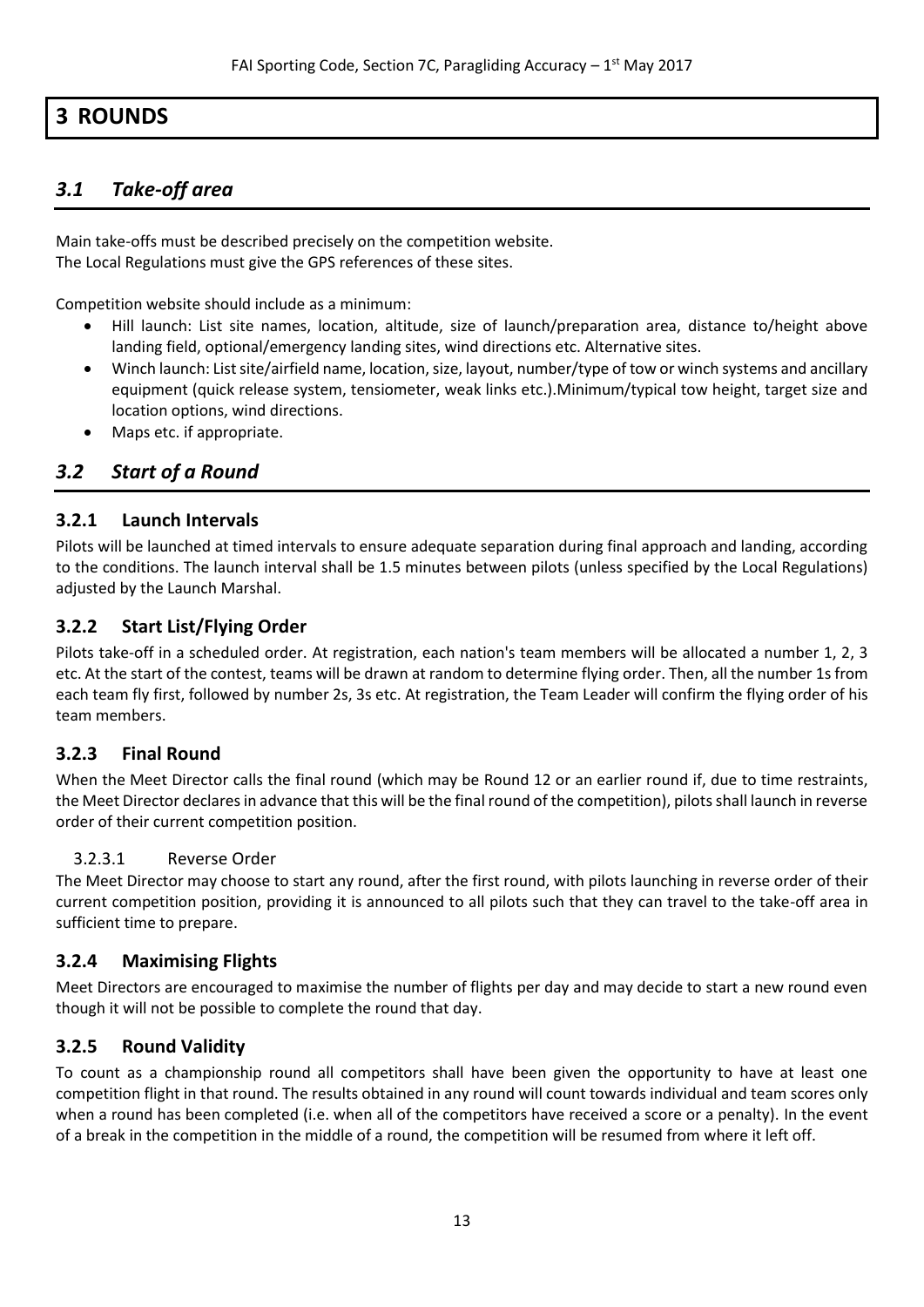## <span id="page-13-0"></span>**3.2.6 Other Start System Proposal**

A new start system may be used, provided that the system has been used successfully in at least one competition of similar size to the event for which the bid is being made. The Competition Organiser shall produce his proposals in detail before acceptance of his bid.

## <span id="page-13-1"></span>*3.3 Flying the Round*

Pilots should follow any flight course recommendations provided at the briefing and not delay their approach unnecessarily. However, competitors need to maintain good pilot separation (see 3.3.5) while not jeopardising their chances of reaching the landing area with sufficient height to make a considered target approach.

#### <span id="page-13-2"></span>**3.3.1 Taking-off**

Competitors must fly in the published flying order according to their contest numbers, unless they have prior permission from the Launch Marshal or Meet Director. Such permissions may be granted, for example, when a pilot re-flight is required to complete an earlier round. The Launch Marshal may deem that the launch sequence should be temporarily adjusted dependent on local conditions and/or individual wing performance.

Competitors not ready to fly in the established flying order when called forward by the Launch Marshal or those who launch without the Launch Marshal's permission, will be liable to a maximum score penalty in lieu of their score for that round.

#### <span id="page-13-3"></span>**3.3.2 Suspension or Stopping of a Round**

The Meet Director may suspend the launch if conditions become unsuitable or unsafe. When the launch is re-opened, normally the round will continue from where it had been stopped. After a significant period of stand-down (as specified in the Local Regulations), a pre-flier will launch first.

#### <span id="page-13-4"></span>**3.3.3 Failed Take-off**

In the event of a failed take-off or safety problem immediately after take-off which results in a landing at take-off or away from the target the pilot will be eligible for a re-launch for that round.

#### <span id="page-13-5"></span>**3.3.4 Inability to Launch**

At the Launch Marshal's or Meet Director's discretion, a pilot may be temporarily stood down or permanently withdrawn from the competition if he appears unable to launch safely in wind and weather conditions that fall within the operating limits.

#### <span id="page-13-6"></span>**3.3.5 Pilot Separation**

Pilots flying shall separate themselves by height to ensure safe and unobscured landing at the target. Overtaking at low altitude above the target (AGL) is not allowed and may lead to maximum score penalty; it may be regarded as dangerous flying (S7C 6.3or Common Section 7-9.1.2).

## <span id="page-13-7"></span>*3.4 Target Landing*

Tow launch: Competitors should be afforded a fair attempt at a target landing. However, Pilots must ensure they release at a point where they have sufficient opportunity to reach the target area directly from tow release, to make a considered final approach to the target.

Hill launch: Competitors should be afforded a fair attempt at a target landing. They should have sufficient time during the flight to reach the target area directly from launch, to make a considered final approach to the target.

#### <span id="page-13-8"></span>**3.4.1 Final Approach**

The competitor is deemed to have started the final approach when, having turned to face the target, the Event Judge considers that the competitor has made his final commitment to making an approach to the target and is not expecting to have to make any significant changes of direction. Any further manoeuvres undertaken by the competitor from this position will not detract from the above factor.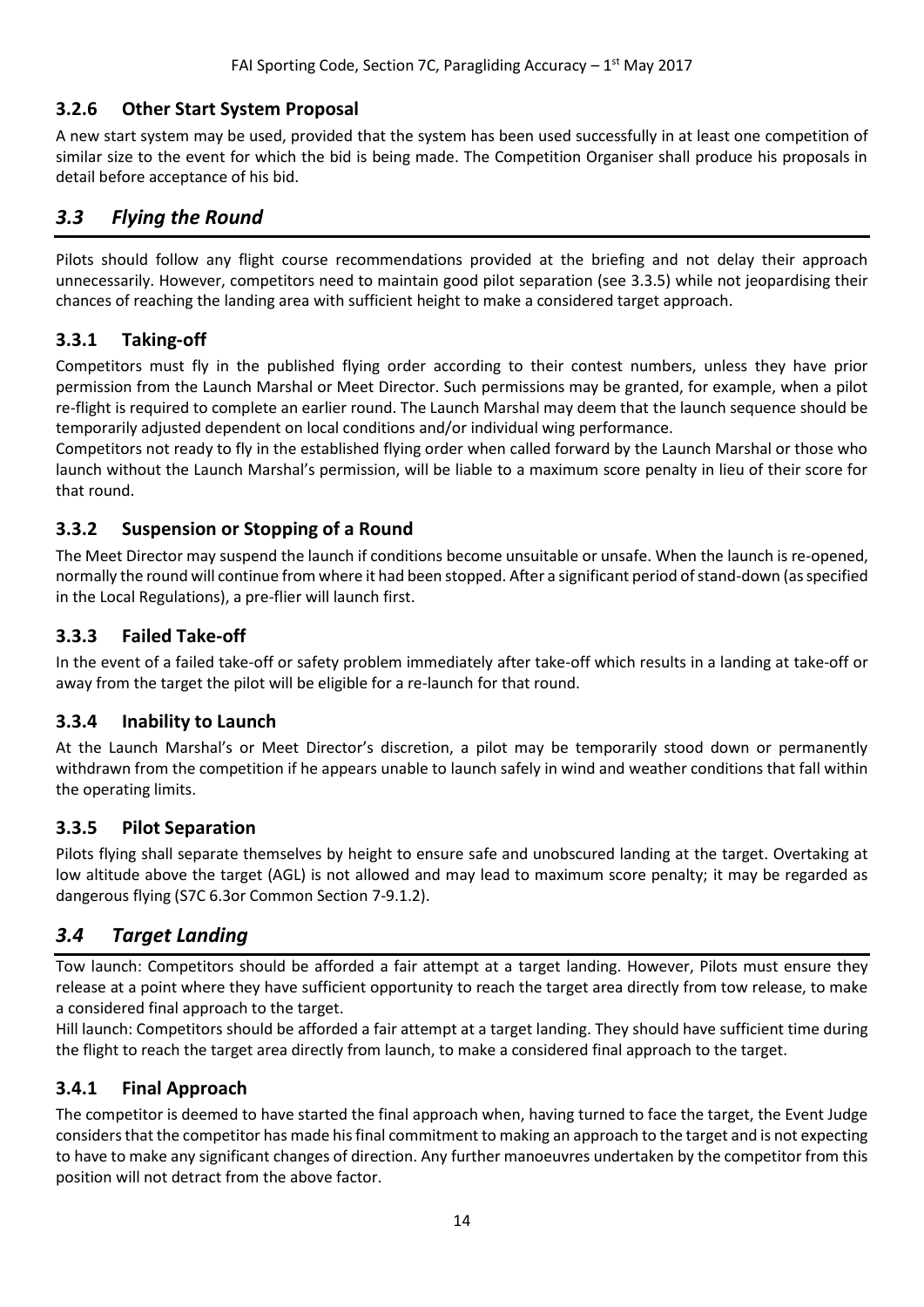# <span id="page-14-0"></span>**3.4.2 Target Obstruction**

The competitor is entitled to unobstructed visibility of the target during the final approach.

## <span id="page-14-1"></span>**3.4.3 Signalling Reference**

The official signal for pilots in the air to fly away from the target for safety reasons is that a person or persons on the target will clearly wave a red signal flag.

## <span id="page-14-2"></span>3.4.4 **Wind Speed Limitations**

The maximum permitted wind speed, as measured in the target area during the final 30 seconds of a competitor's flight, will be specified in the Local Regulations and will be specific to the target location. The nominal maximum wind speed is 7.0 metres per second. If the limit is exceeded, the pilot will automatically be offered a re-launch. If the wind speed exceeds the stated limit at the target area, consistently during consecutive competition flights, the Meet Director should consider halting the competition until the wind has eased sufficiently. The upper winds, which are not measurable, are not taken into consideration, except for matters of flight safety.

## <span id="page-14-3"></span>**3.4.5 Out Landings**

A pilot landing outside the target area must report to the Judging Team as soon as possible. Failure to do so may invalidate any claim for a re-flight.

## <span id="page-14-4"></span>**3.4.6 Flight Boundaries**

The Competition Organiser shall specify in the Local Regulations or at briefings, controlled airspace or other areas where flights by competing gliders are prohibited or restricted. Such areas shall be precisely marked on published maps.

# <span id="page-14-5"></span>*3.5 Re-launches*

A competitor may only request a re-launch following the disputed flight by applying to the Event Judge at the target before signing for his score. The competitor must register his request for re-launch with the Recording Judge before communicating with any other person (with the exception of the Chief and Event Judges). The Event Judge may postpone a decision on a re-launch request for up to 15 minutes to be able to consult the judging team and (if Chief Judge decides so) video evidence. At the time a re-launch is awarded the competitor's score for the disputed flight will be cancelled. Re-launches shall take place at the end of the full round in which they were awarded, or, at the discretion of the Meet Director, during that round or the subsequent round. If a re-launch is not awarded and the pilot refuses to sign for the score this will be deemed to be a complaint and the time at which the complaint arose will be recorded and notified to the pilot.

A re-launch may be awarded only for the following reasons:

## <span id="page-14-6"></span>**3.5.1 Wind Speed**

The wind speed exceeds the specified limit during the time of 30 seconds before the competitor lands. The competitor will be automatically offered a re-launch. The competitor may choose to accept the score achieved or accept a relaunch. The competitor must make a decision immediately.

## <span id="page-14-7"></span>**3.5.2 Target Obscured**

The target is obscured during a competitor's final approach and the pilot does not attempt to land on the target. The competitor may indicate (point or call out) the obstruction as he lands.

## <span id="page-14-8"></span>**3.5.3 Judges Disagree**

The judges are unable to agree an accurate score for any reason.

## <span id="page-14-9"></span>**3.5.4 Safety Reasons**

The competitor changes his flight plans for safety, and does not then attempt to land on the target.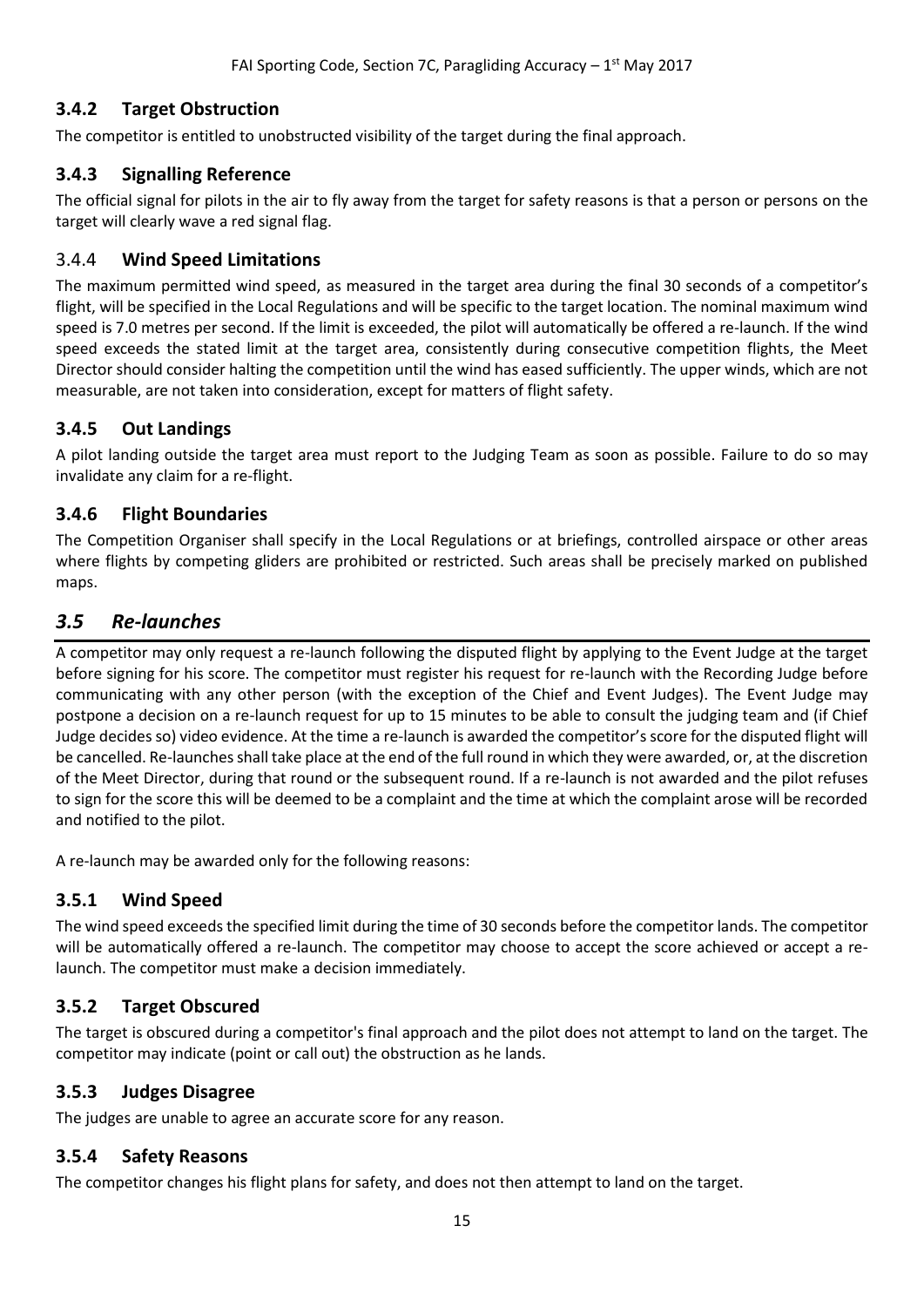#### <span id="page-15-0"></span>**3.5.5 Distraction**

If there is any significant external distraction which demonstrably affects the competitor's target approach.

## <span id="page-15-1"></span>**3.5.6 Judges' Discretion**

At the Judges' discretion on the grounds of a technical problem or abnormal conditions. This may be a failure with equipment (e.g. a broken steering line or a big tuck during the flight) which is not a result of the pilot's poor pre-flight check, or massive sink such that a pilot is unable to reach the target or arrives with insufficient height to make a reasonable final approach. A re-launch may be authorised provided that the pilot does not attempt to fly to the target and/or he makes a signal that must be described in the Local Regulations.

#### <span id="page-15-2"></span>*3.6 Video Evidence*

The Competition Organiser shall arrange a video recording of landings on the target with a fixed or tracking camera. The video recording can be used as an additional source of evidence only if:

- The Jury decides to review it when dealing with a protest, or
- The Chief Judge decides to review it on receipt of a complaint or a request from the Event Judge.

#### <span id="page-15-3"></span>**3.6.1 Amateur Video Evidence**

The Competition Organiser shall state in the Local Regulations the policy on the handling of amateur video evidence in the case of complaints and protests, with respect to the Judging Team and the Meet Director.

#### <span id="page-15-4"></span>**3.6.2 Jury Decision**

The Jury may choose to accept video evidence as an aid to decision making. Such acceptance shall not create a precedent for subsequent protests. If the organiser's video recording of a landing is not available or is inconclusive, this shall not provide grounds for awarding a re-flight. The protesting pilot must rely upon evidence from witness statements.

## <span id="page-15-5"></span>*3.7 Rest day*

The Meet Director may declare a rest day or half day after four consecutive days of flying, unless this is the last day of the competition, and providing a minimum of six rounds have been completed. A pre-scheduled rest day or half day can only take place if the above conditions are met. The scheduled rest day or half day may be changed due to forecast inclement weather conditions.

On rest days, no obligation must be imposed by the organisers to pilots, team leaders and FAI Officials.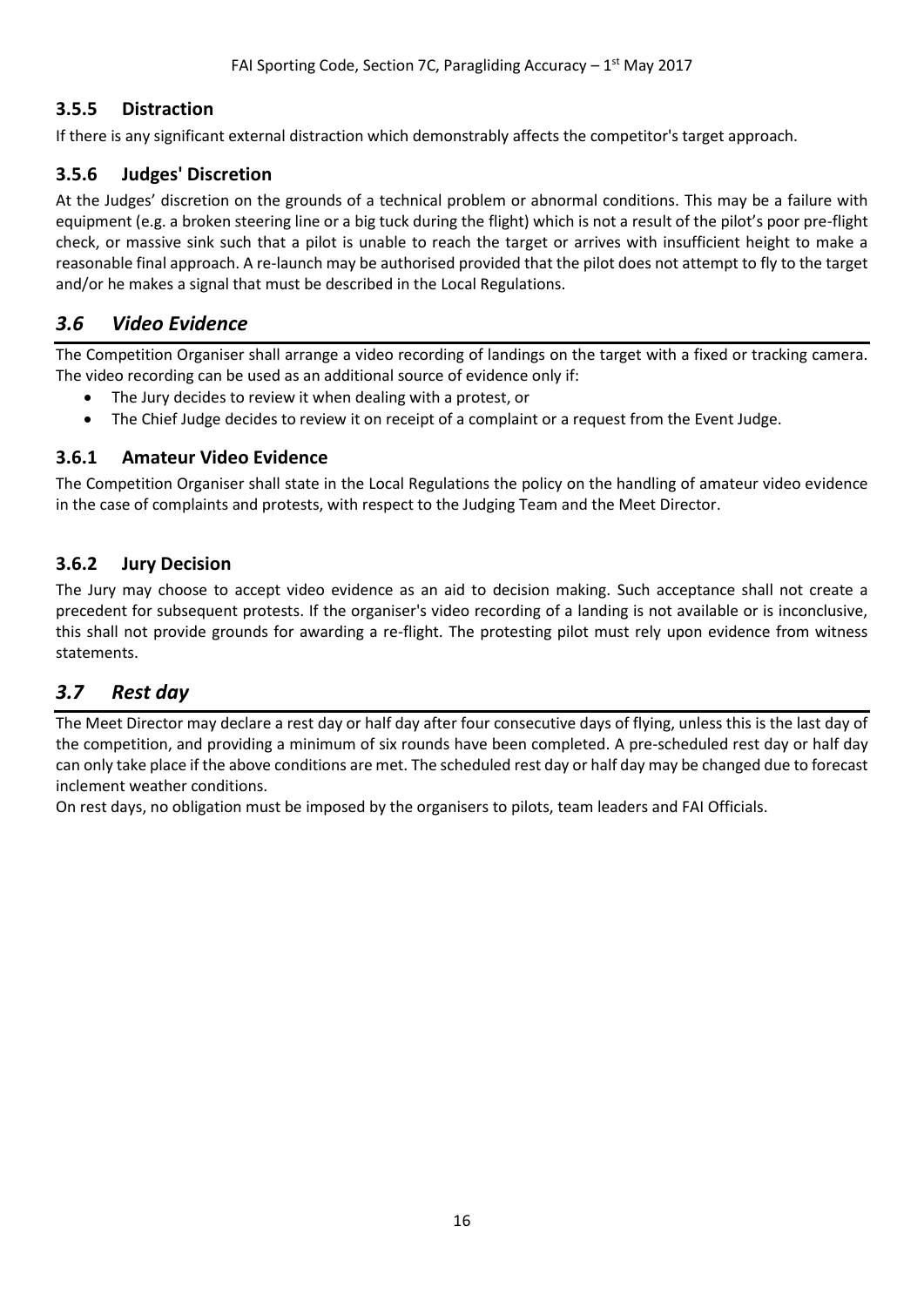# <span id="page-16-0"></span>**4 TARGET**

# <span id="page-16-1"></span>*4.1 Location - Guideline for Hill Launch Setting*

The location of the target must allow landing from any direction. Positioning of the target will be at the discretion of the Meet Director after advice of the Safety Committee. The target may be relocated between rounds, but not while a round is in progress.

Guideline for target setting: - hill launch: a ratio between projected distance and height difference (take off area target) shall be at a maximum glide ratio of 5:1

# <span id="page-16-2"></span>*4.2 Location - Guideline for Tow/Winch Launch Setting*

The target should be located such that it can be easily reached if pilots release from the tow in all wind speeds up to the maximum specified for the competition. If wind strength or direction changes, the launch point can be moved at any time to compensate, at the discretion of the Meet Director.

# <span id="page-16-3"></span>*4.3 Automatic Measuring Device*

The centre of the target must be an automatic device with a dead centre disc of 2cm in diameter in a contrasting colour. The automatic measuring device must be capable of measuring to a minimum distance of 15cm in increments of not more than 1cm. The device must be set on a solid base plate. It must be fixed and kept as flat as possible at the level of the target. The same diameter of dead centre must be used throughout the whole competition.

# <span id="page-16-4"></span>*4.4 The Target*

The target shall be a flat area where competitors' scores are measured. It is represented by a clearly marked circle with the automatic measuring device in the centre. Clearly marked circles must be set at 0.5m, 2.5m, 5m and 10m radius, centred on the dead centre. The marking of circles is indicative and not intended for scoring.

## <span id="page-16-5"></span>**4.4.1 Target Size**

The minimum radius of the target shall be 5 meters. Target size shall be stated in the Local Regulations. If the organiser wants to measure to less than 5 meters, this must be stated in the Local Regulations.

## <span id="page-16-6"></span>**4.4.2 Construction**

The target should be of such material (grass, sand, carpet etc.) that allows judges to define a pilot's landing point. The target must be at the same height as the landing field where it is situated i.e. not elevated or sunken.

#### <span id="page-16-7"></span>**4.4.3 Limitations on Access**

The Chief or Event Judge will determine the area around the target that will be restricted to duty competition Officials only. This shall be a minimum 10m radius from the target. The border of the area shall be marked.

# <span id="page-16-8"></span>*4.5 Wind Direction Indication*

A high visibility windsock and wind direction indicator will be located in the target area and at a minimum of 5m above ground level. The windsock shall be a minimum of 2.5m in length and designed to fly horizontally in winds of 7m/s. It shall be free to fly, and not obstructed by guy lines. It shall be bi-coloured in bright colours such as signal orange, luminous orange, pink or green, in contrast to the target area, and such that a dark colour is at the tapered end and a light colour is closest to the pole.

An additional light wind direction indicator shall also be located in the target area, of a construction that indicates wind direction in winds of less than 1m/s. It shall be of similar colour(s) to the windsock.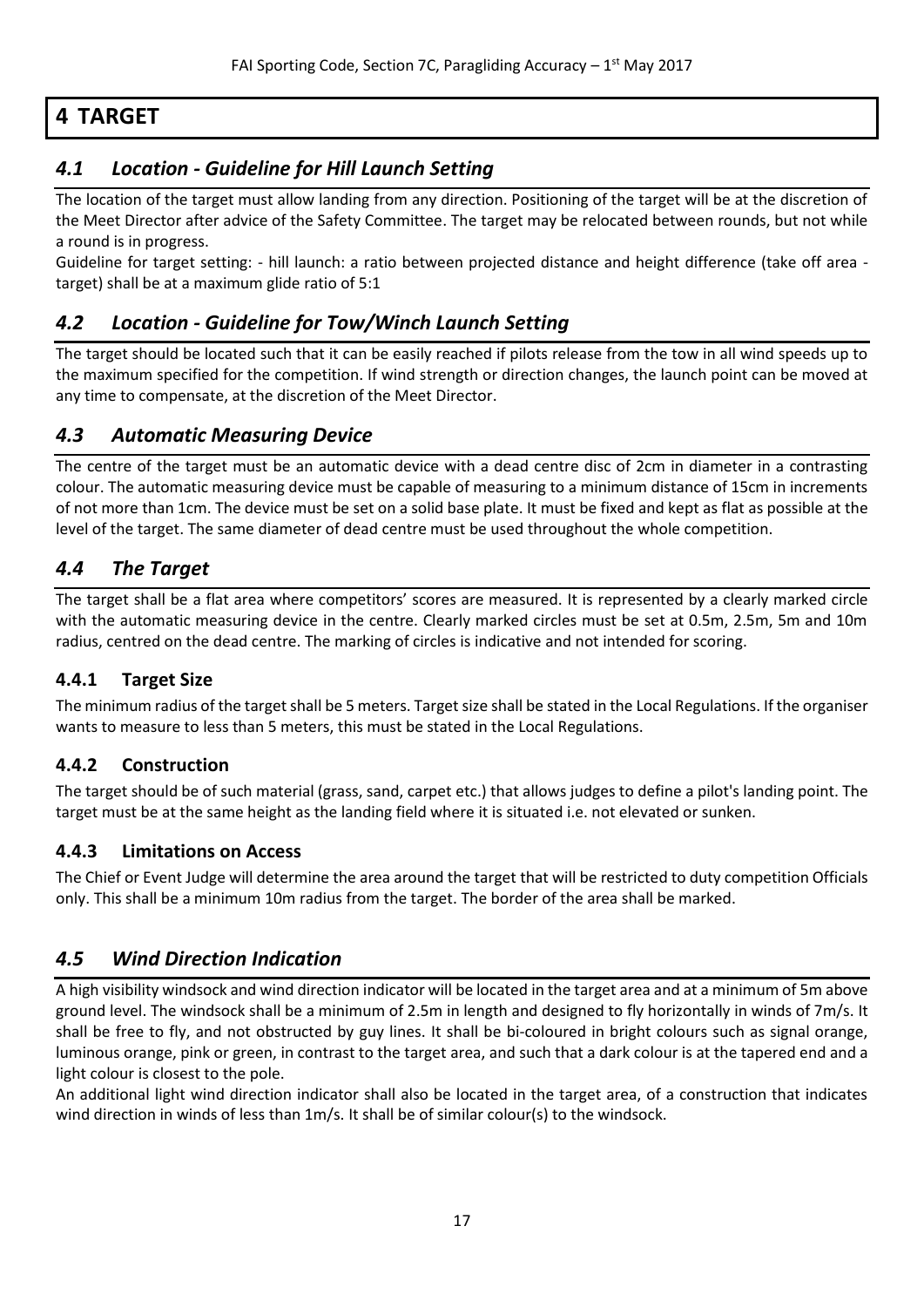## <span id="page-17-0"></span>*4.6 Wind Speed Recorder*

The wind will be recorded within 50m of the target with the measuring sensor positioned between 5m and 7m above ground level. In the case of a malfunction of automatic wind measuring equipment, the judges may revert to the use of mechanical instrumentation, which is located at a minimum of 2m above ground level for the completion of the competition.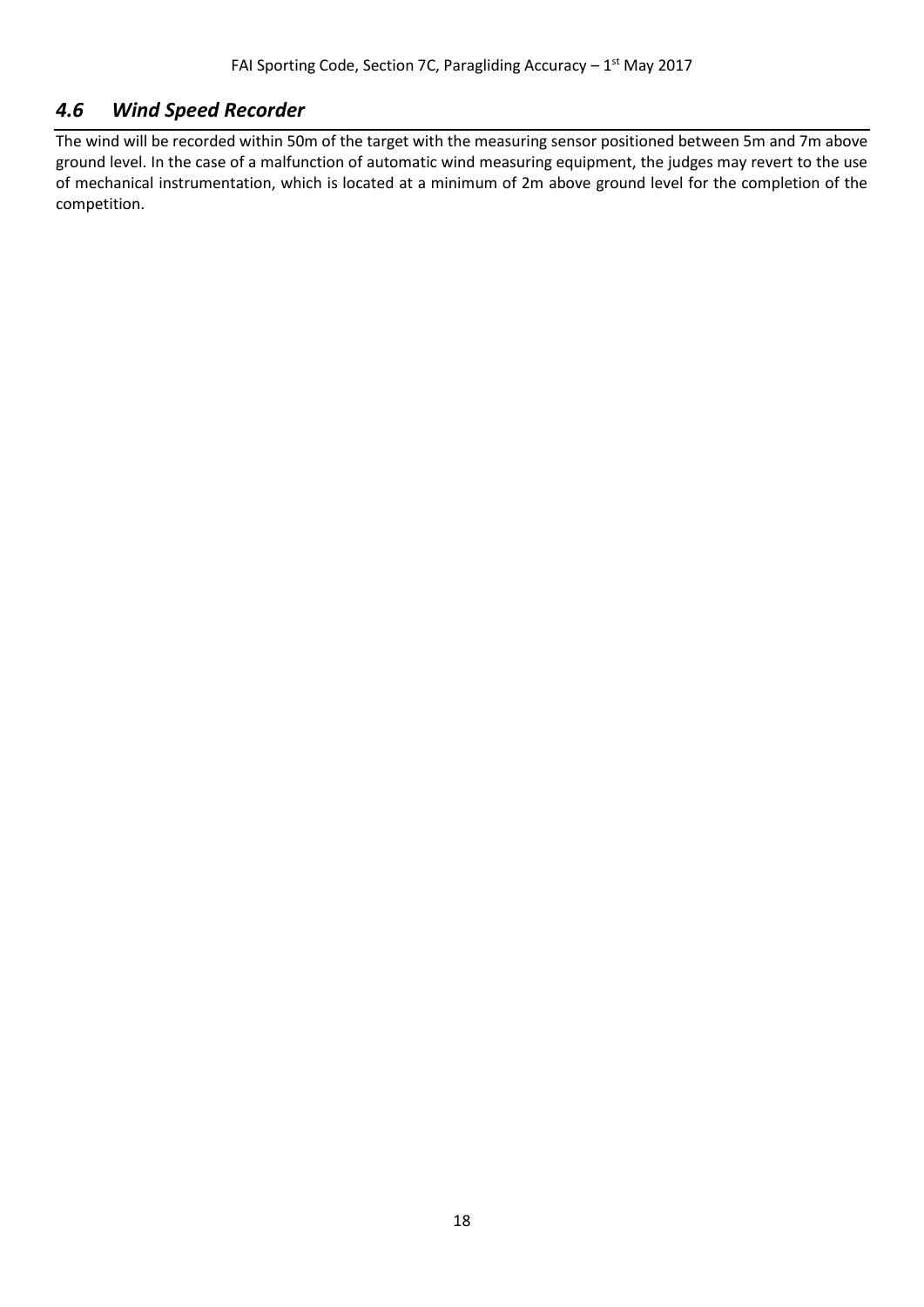# <span id="page-18-0"></span>**5 SCORING**

# <span id="page-18-1"></span>*5.1 Competition Validity*

For the championship to be valid, at least three rounds must have been scored.

No more than twelve scored rounds are allowed. The Local Regulations shall state if less than twelve rounds are programmed.

# <span id="page-18-2"></span>*5.2 Scoring*

A scoring system that has been approved by CIVL will be used for competition scoring.

A scoring system shall be tested at a major competition before it is used in a  $1<sup>st</sup>$  Category event.

A score given to a competitor shall be expressed in centimetres to the nearest whole number.

A scoring system should be linked to a 'live scoring' facility, preferably online, but also displayed for spectators in the landing area. This will become mandatory from January 1st, 2017.

# <span id="page-18-3"></span>*5.3 Recording of Scores*

## <span id="page-18-4"></span>**5.3.1 DNF, DSQ, Absent**

A pilot who did not fly is indicated DNF on the score sheet and accorded the maximum score.

A pilot who is disqualified for that round will be indicated DSQ on the score sheet and accorded the maximum score. A pilot who withdraws for illness or accident shall be marked absent and accorded a maximum score for all subsequent rounds not flown.

A pilot who is disqualified for the event shall no longer be counted as a competitor for the purposes of scoring.

## <span id="page-18-5"></span>**5.3.2 Score Sheets**

Score sheets shall be labelled Provisional and Official as appropriate, and marked with the date and time of issue.

# <span id="page-18-6"></span>*5.4 Scoring Method*

## <span id="page-18-7"></span>**5.4.1 Pilot Scores**

Competitors will be scored on the distance in centimetres between the landing point (i.e. the first point of ground contact) and the edge of the dead centre disc. The score shall be 0 cm, if the landing point is on the dead centre disc. If the competitor lands outside the target he scores a maximum score, which is the target radius.

Landing has to be made on the feet. If a competitor falls at landing, he will receive a maximum score. A fall means if any part of the body or equipment (excluding the speed system, stirrup or tow yoke) touches the ground before the wing does or before the competitor has left the target.

If a competitor lands with both feet together, or lands in such a manner that the foot's first point of contact cannot be defined (heel, tip…), then the furthest point of the footprint is measured.

## <span id="page-18-8"></span>**5.4.2 Automatic Measuring Device**

Scores up to minimum 15 cm are measured by the automatic measuring device. A certain pressure must be applied by the competitor to the automatic measuring device to make it record the score. If an automatic measuring device is found to be defective or not reset and the first point of ground contact has been on it, judges may measure that pilot's score manually provided they are able to do so with consistency and certainty.

## <span id="page-18-9"></span>**5.4.3 Individual Scores**

The score of an individual shall be the aggregate of all the scores achieved by that competitor. When five or more valid rounds are completed, the worst one individual score is dropped. Every officially registered competitor should fly at least once during the competition to remain a valid, scoring competitor.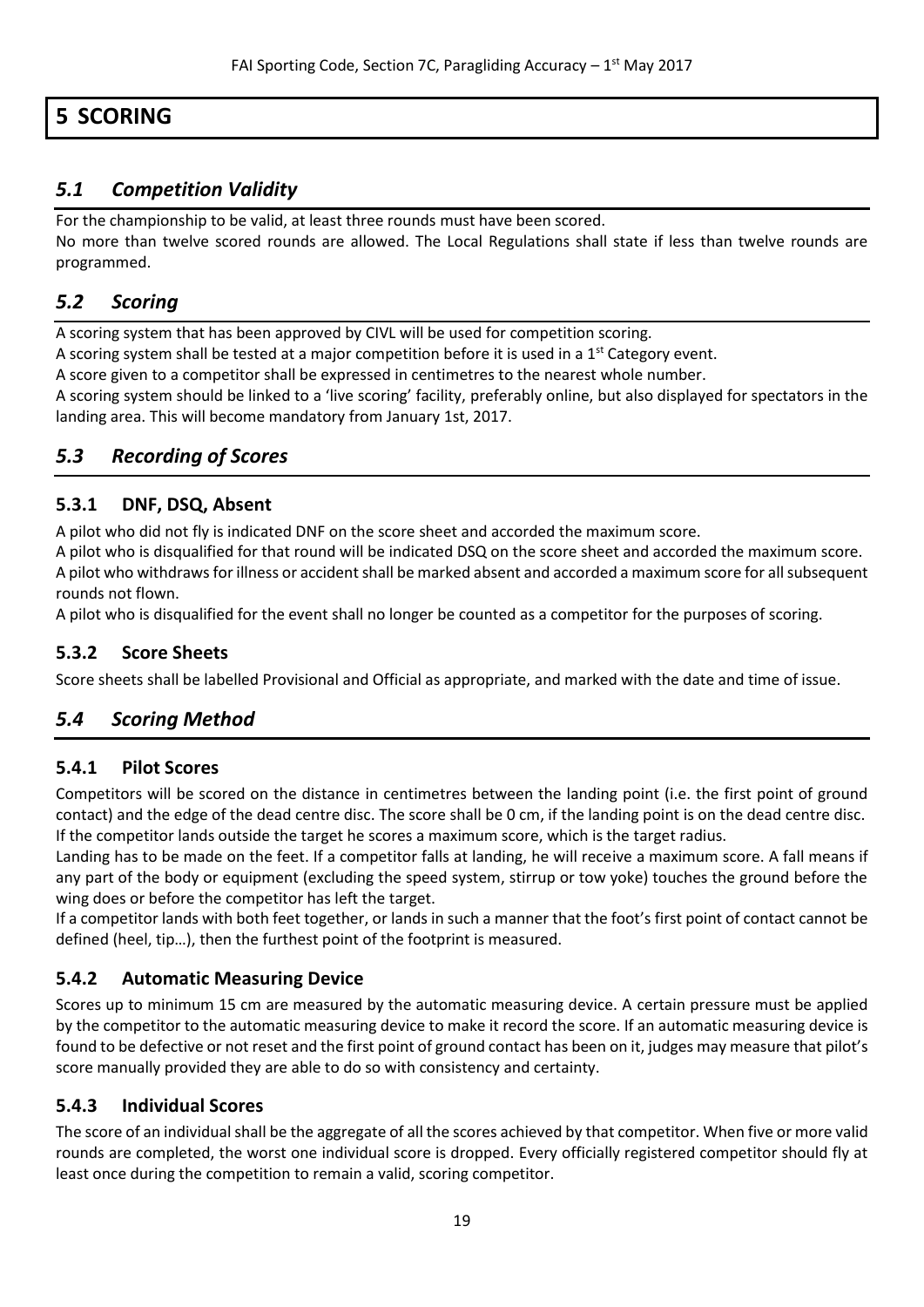#### <span id="page-19-0"></span>**5.4.4 Team Scores**

In World Championships, the nation's team score for each round will be calculated as the aggregate score of the four best scores of the team. If any nation has fewer than four competitors, then a maximum score will be awarded to the team for each round for each of the scores for which there is no competitor. In Continental championships, the nation's team score for each round shall be the aggregate score of the best Y pilots in the nation's team, where Y is specified in the local regulations. Y is nominally (X+2)/2 rounded up to the nearest whole number.

There is no dropping of the worst score in team scoring.

#### <span id="page-19-2"></span><span id="page-19-1"></span>**5.4.5 Tied Scores**

#### 5.4.5.1 Teams

In the event of any tie between the first three teams at the end of regular competition, all members of each of those teams will have an additional flight, if circumstances permit, and the Nation's team score will be calculated (5.1.4). If any teams are still tied, this will be repeated as required until the tie is broken. In the case of insufficient time, as determined by the Chief Judge, the fly off will be between one nominated member from each team.

#### <span id="page-19-3"></span>5.4.5.2 Individuals

In the event of a tie between any of the first three individuals, both (or all) will have an additional tie-breaker flight. If, due to weather conditions or time constraints, tie breaker flights cannot be flown, the pilot with the highest number of 0cm scores will be declared the winner of the tie break. If they are the same, the highest number of 1cm scores will be considered, then 2cm scores, etc.

#### <span id="page-19-4"></span>**5.4.6 Validation of Scores**

As soon as is practical after the end of a round the recorder will post the scores from the round (with the posting date and time clearly identified) on the main briefing board labelled Provisional. Any protest with the scores must be lodged within the time specified in the Local Regulations from the time the scores are posted. At the end of this time the scores for the round will be declared as Official. If provisional scores are posted more than 2 hours after sunset and before 6.00 am next day, then the deadline for a complaint is 8.00 am.

## <span id="page-19-5"></span>*5.5 Assisting Injured Pilot*

A competitor who lands or limits his flight specifically to help an injured pilot must not be disadvantaged by this action. However, awarding a re-flight is at the discretion of the Meet Director who is required to take all the circumstances into consideration before awarding this. For guidelines to procedures concerning pilots in danger, see Common Section 7-11.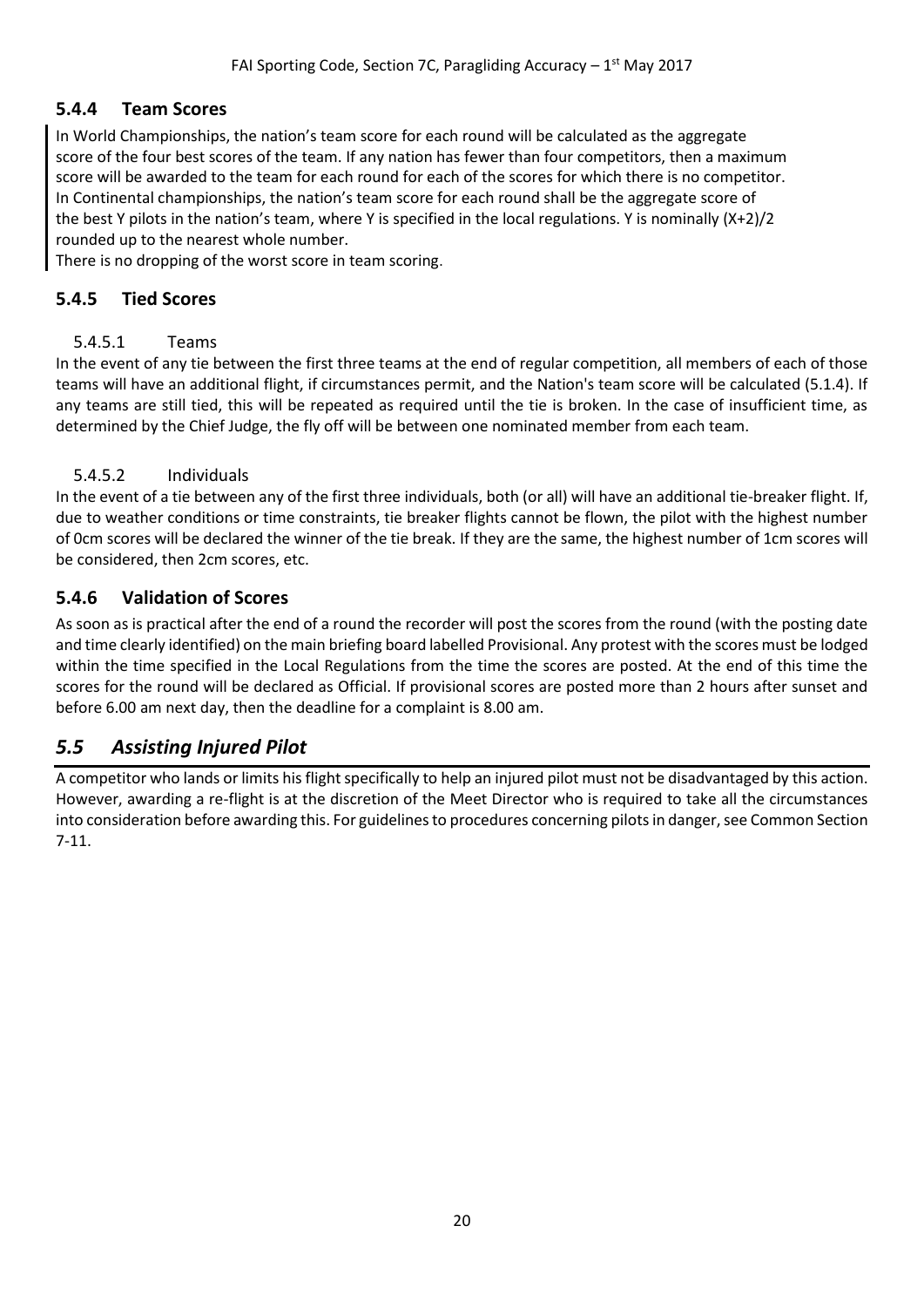# <span id="page-20-0"></span>**6 PENALTIES**

# <span id="page-20-1"></span>*6.1 Permitted Penalties*

The Meet Director shall impose penalties for infringement of, or non-compliance with, any rule or local regulation. The severity of the penalties may range from a minimum of a warning to disqualification as appropriate for the offence. Except where otherwise stated in this document or in the local regulations for the event, the penalties imposed by the Meet Director shall be at his discretion and may be one of the following:

- Warning
- Operational disadvantage
- Imposition of maximum score for the round
- Disqualification

# <span id="page-20-2"></span>*6.2 Application of Penalties*

The Meet Director shall be consistent in the application of penalties but may increase these penalties for repetition of the same offence by one or more competitors. Where there is more than one infringement of a rule by a pilot in a single flight, and where progressive penalties are specified for that infringement, then the Meet Director may impose more than one penalty.

# <span id="page-20-3"></span>*6.3 Specific Penalties*

• Dangerous or aggressive flying.

1st offence: warning. 2nd offence: Maximum score for the round.

Radio coaching

1<sup>st</sup> offence: Maximum score for the round 2<sup>nd</sup> offence: Disqualification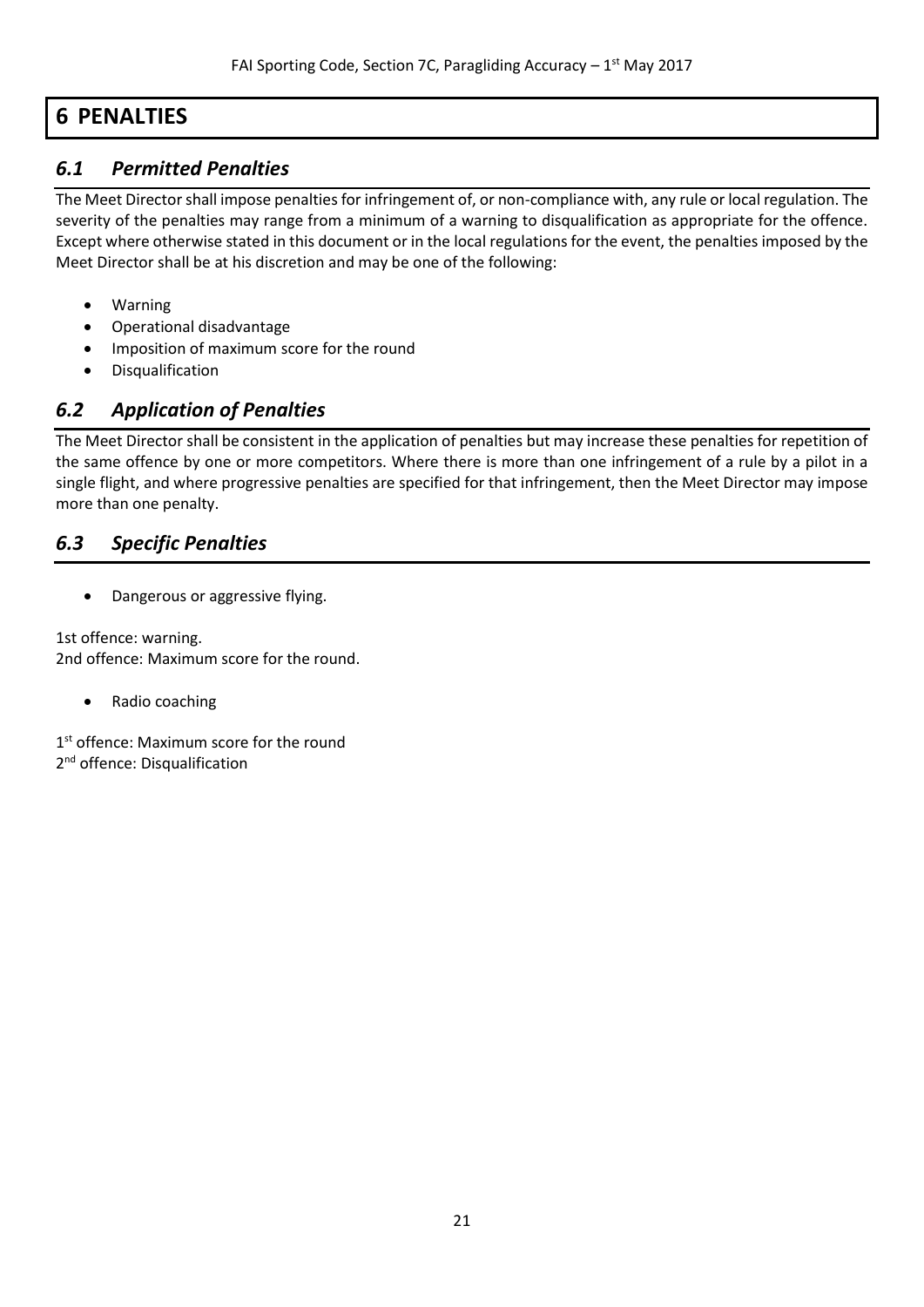# <span id="page-21-0"></span>**7 COMPLAINTS AND PROTESTS**

The Competition Organiser shall keep and archive the video footage and other evidence for at least 90 days after the end of the event, or until an appeal has been dealt with (see General Section Chapter 6).

# <span id="page-21-1"></span>*7.1 Complaints*

A complaint may be made to the Meet Director or his Deputy, preferably by the Team leader, in writing, in English, to request a correction. It must be made within two hours of the publication of the provisional results.

If provisional scores are posted more than 2 hours after sunset and before 6.00 am next day, then the deadline for a complaint is 8.00 am.

For the last competition task complaints must be submitted at the latest one hour after the publication of the provisional results.

Complaints will be dealt with expeditiously.

The Local Regulations might change the complaint deadlines.

# <span id="page-21-2"></span>*7.2 Protests*

If the complainant is not satisfied with the outcome, a protest may be made to the Meet Director or his Deputy, preferably by the Team leader, in writing, in English.

Protests must be submitted within 2 hours following notification of the result of the complaint by the Meet Director or his Deputy.

For the last competition task, protests must be submitted within 1 hour of being informed by the Meet Director or his Deputy of the result of the complaint

The protest fee is defined in the Local Regulations. It may not be larger than \$50 US, or €50 for championships held on the European Continent. It will be returned if the protest is upheld.

The Local Regulations might change the protest deadlines.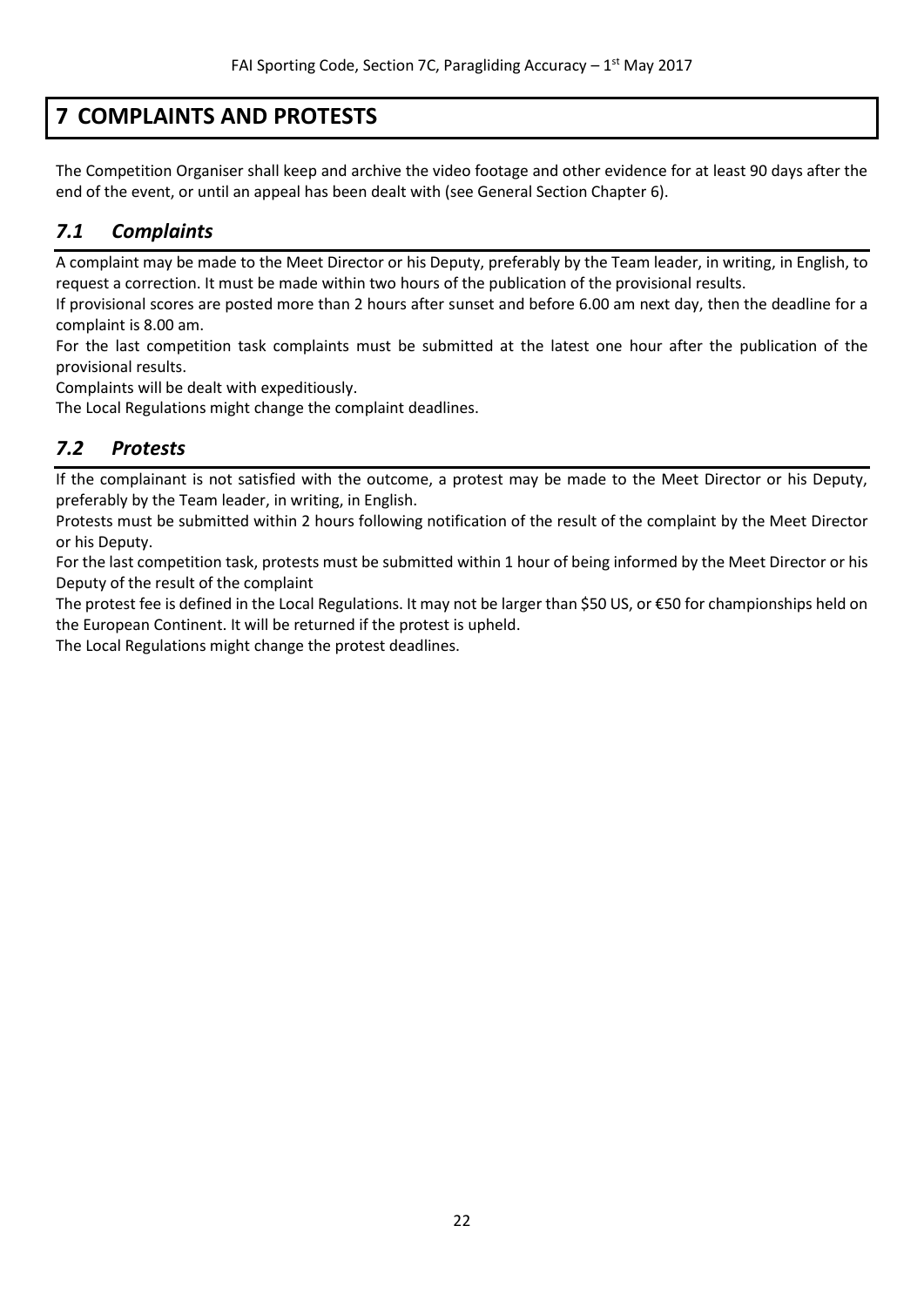# <span id="page-22-0"></span>**8 EQUIPMENT AIRWORTHINESS AND SAFETY STANDARDS**

# <span id="page-22-1"></span>*8.1 Paragliders*

#### <span id="page-22-2"></span>**8.1.1 Classification**

Only EN-Certified paragliders are permitted to fly.

#### <span id="page-22-3"></span>**8.1.2 Airworthiness Standard**

Each glider shall be flown within the limitations of its certificate of airworthiness or permit to fly and its manufacturer's published limitations.

Aerobatic manoeuvres are prohibited.

#### <span id="page-22-4"></span>**8.1.3 Proof of Airworthiness**

Upon registration, pilots are required to sign the Certified Glider Certificate provided as Appendix III to this document

#### <span id="page-22-5"></span>**8.1.4 Certified Gliders**

A glider shall fly throughout the championships as a single structural entity using the same standard of components used on the first day.

Modifications to a glider that take the glider outside of its certification are not permitted. Concessions to this rule are made to cover the case of essential repairs.

Any major damage shall be reported to the Meet Director without delay and the glider may then be repaired. Any replacement parts must conform exactly to the original specifications. If permission is given by the Meet Director to replace the glider temporarily or permanently for reasons of damage or loss or theft beyond the control of the pilot, it may be replaced by an identical make and model, or one of similar or lower performance.

#### <span id="page-22-6"></span>**8.1.5 Airworthiness Check**

At any time during the championships the organisers and officials have the right to inspect any competing glider and, if necessary, ground it for safety reasons. The organisers may also apply any other penalties listed in these rules and the Local Regulations for non-compliance with class or airworthiness standards. All competing pilots are to co-operate with the organisers and officials.

## <span id="page-22-7"></span>*8.2 Radio*

The organisation may require pilots to carry a radio able to receive and transmit on the safety frequency. Permitted radio frequencies shall be specified in the Local Regulations. The official frequency during the competition and the safety frequency will be announced at the latest at the mandatory safety briefing.

Voice activated microphones (VOX operated) are strictly forbidden. The use of radios to coach competitors to the target is strictly forbidden.

# <span id="page-22-8"></span>*8.3 Other Equipment*

#### <span id="page-22-9"></span>**8.3.1 Harnesses**

All pilots must fly with a harness and back protector combination that has been tested to LTF09. CIVL publishes an indicative list on its website.

#### <span id="page-22-10"></span>**8.3.2 Helmets**

All pilots must wear a helmet certified to either EN966 (HPG), EN1077-A and –B (Snow Sports), ASTM 2040 (Snow Sports) or Snell RS-98, at all times while flying.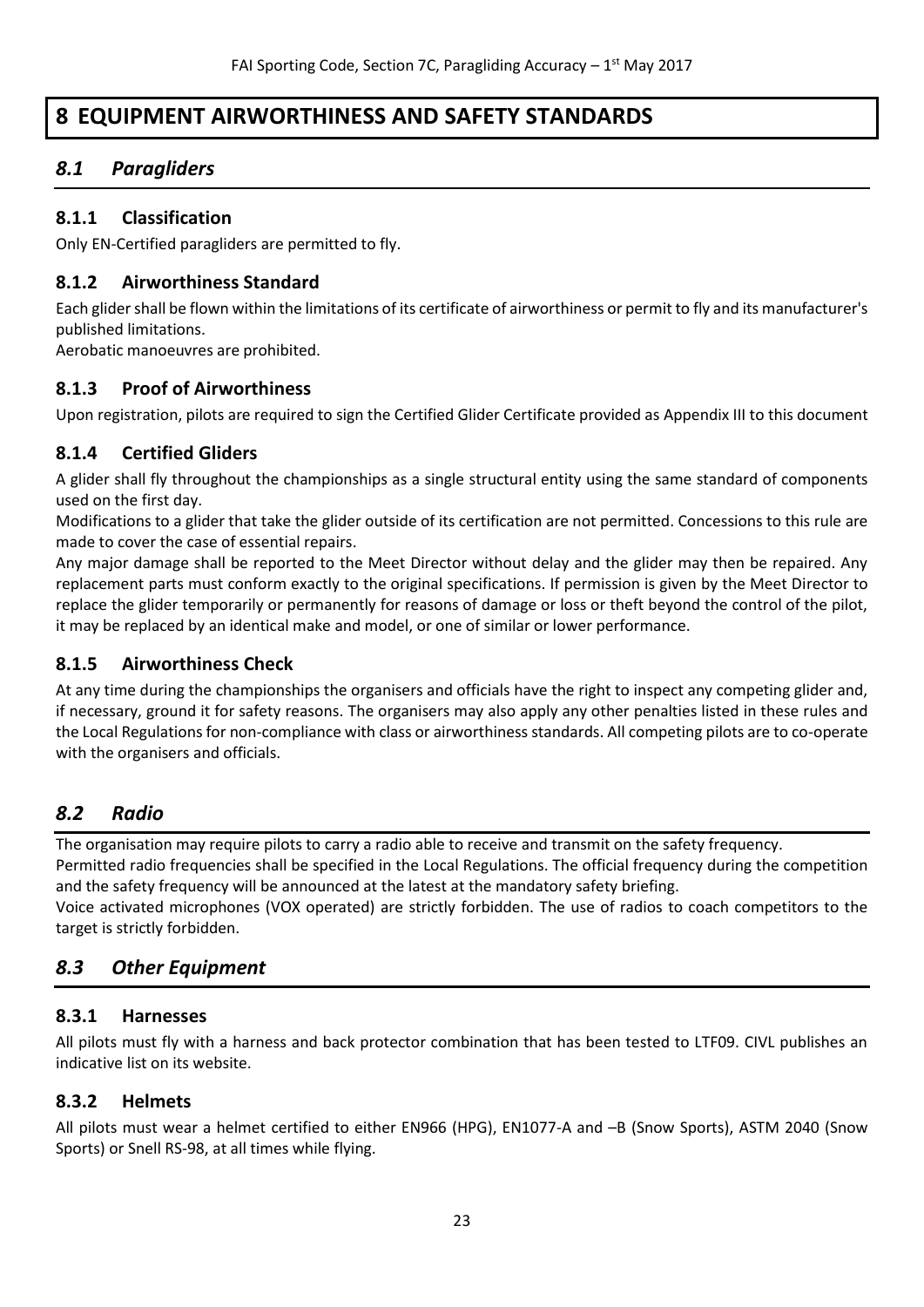#### <span id="page-23-0"></span>**8.3.3 Reserve Parachute**

Pilots must carry a serviceable rescue parachute. Pilots shall make sure that they are within the maximum certified weight of the reserve parachute..

#### <span id="page-23-1"></span>**8.3.4 Footwear**

Footwear must be suitable for a safe landing in all valid wind conditions. Heel and tip of competitors' footwear must not be modified such that it might damage an automatic measuring device. Any footwear addition must be made from rubber.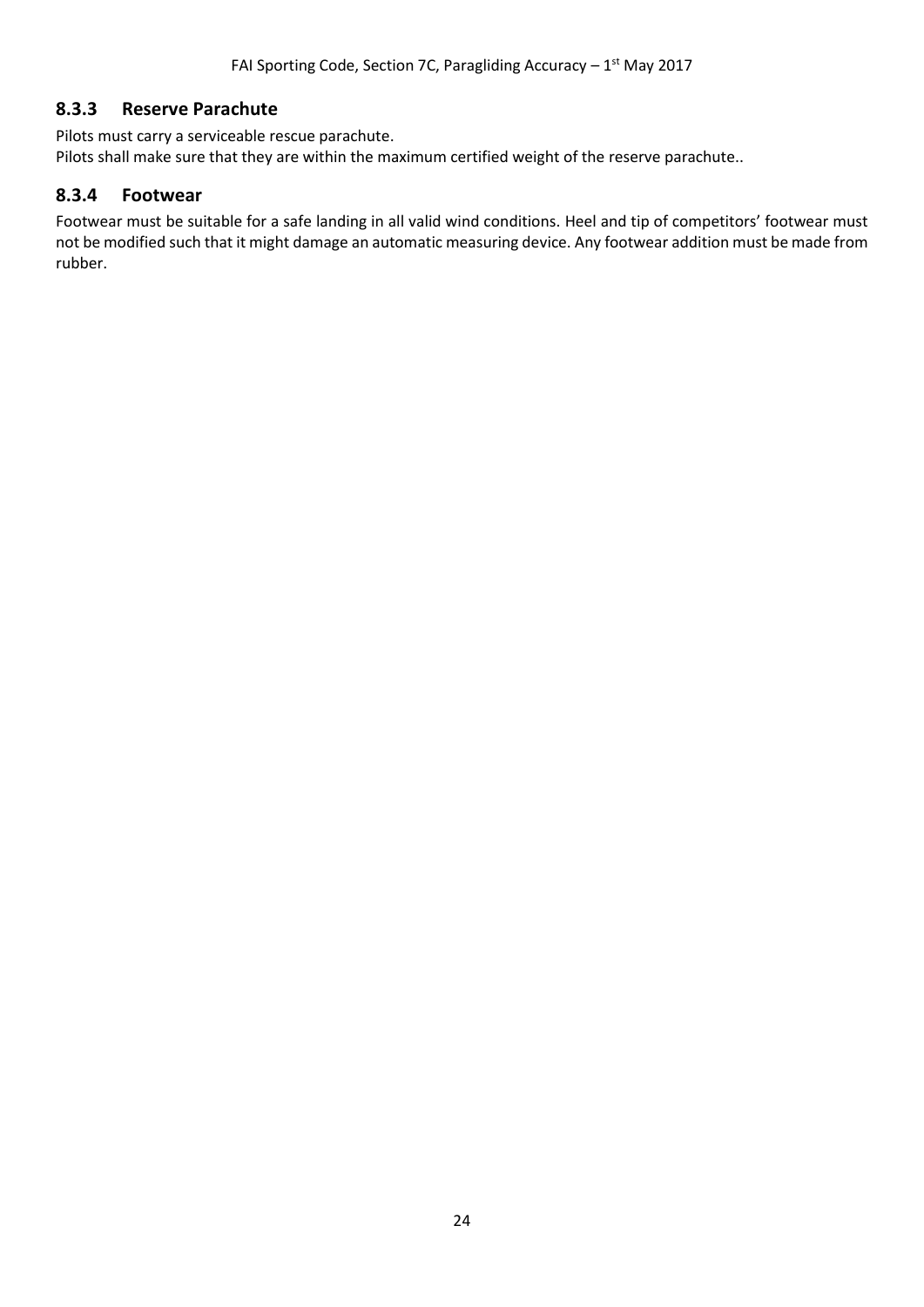# <span id="page-24-0"></span>**9 Judging Code**

The Judging Code is in continuous development. Following proposal from the Paragliding Accuracy Committee, and with Bureau approval, elements of the Judging Code may be modified between Plenaries and a new version published. Modified paragraphs will be marked with a side bar. Such modifications shall be subsequently approved by the next CIVL Plenary.

# <span id="page-24-1"></span>*9.1 Requirements*

Judges are qualified to observe, mark and measure the performance of a competitor.

They have a character of high integrity and must be capable of making fair and unbiased decisions.

Judges must have a detailed knowledge of the General Section of the Sporting Code, of Section 7C including this Judging Code, of the Local Regulations for the event they are judging, and of other relevant documents published by FAI and CIVL.

Judges record the event they judge in a logbook. They shall present their logbook to the Chief or Event Judge on request.

Judges may have their appointment revoked by the Chief Judge if they fail to maintain the standards of this code or are guilty of misdemeanours during the competition, English is the official language of CIVL.

In 1st Category Events, all Judges shall speak English.

In 2nd Category Events, if 50% of the pilots are from a country other than the one organizing the event, at least the Chief Judge and Event Judge shall speak English. If less than 50% of the pilots are from a country other than the one organizing the event, an English translator shall be available at all times.

# <span id="page-24-2"></span>*9.2 Approval*

Judges are FAI Officials.

Judges shall have the approval of their NAC or delegated authority.

CIVL updates and regularly publishes on its website the CIVL International Judges Database of approved Judges.

Organizers of events shall make sure that their Judges are approved by their NAC or delegated authority.

If some Judges are not approved, organizers shall submit to CIVL the names of potential Judges at least 45 days before the start of the event. CIVL will contact the NAC or delegated authority for approval. If no answer is received in the 15 days following CIVL request, the judges shall be considered as approved.

## <span id="page-24-3"></span>**9.2.1 2nd Category Events**

Judges not yet approved may be used.

# <span id="page-24-4"></span>*9.3 Team*

The Judging Team consists of at least the following number of Judges:

## **1st Category Events**

Chief Judge 1 Event Judge 1 Target Judges 3 Reserve Judges (fichet) 2 Total 7 The Judging Team shall be from 3 different nations. Chief and Event Judges shall be from 2 different nations. The Chief Judge cannot be from the organizing nation.

# **Test-Events for 1st Category Events**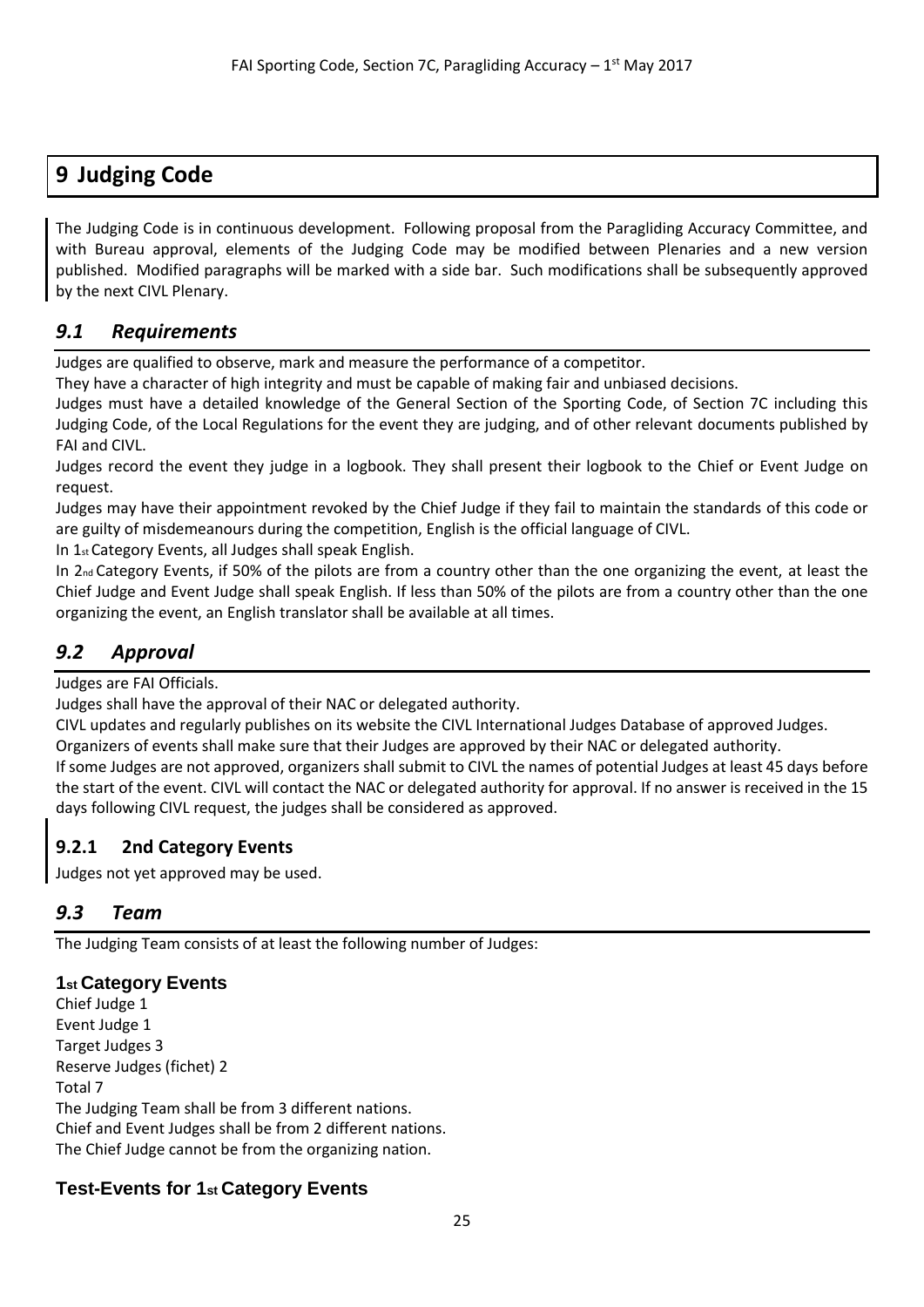Chief Judge 1 Event Judge 1 Target Judges 3 Reserve Judges (fichet) 2 Total 7 The Judging Team shall be from 2 different nations. Chief and Event Judges shall be from 2 different nations. Preferably, they should be the same Judges as for the  $1_{st}$ Category Event.

#### **2nd Category Events**

Chief Judge 1 Event Judge 1

Target Judges 3

Reserve Judges 1

The Judging Team shall be from 2 different nations if at least 50% of the pilots are from another nation than the organizing one.

If more than 50 pilots are participating in the Event it is recommended that the Event Judge and Chief Judge shall be separate individuals.

# <span id="page-25-0"></span>*9.4 Nomination*

Members of the Judging Team are appointed by:

## **1st Category Events and Test-Events for 1st Category Events**

Chief Judge: CIVL in consultation with the Organizer Event Judge: CIVL in consultation with the Chief Judge and the Organizer Target Judges: Chief Judge in consultation with the Organizer Reserve Judges: Chief Judge in consultation with the Organizer Chief and Event Judges are appointed at least 6 months before the start of the event. Target and Reserve Judges are appointed at least 2 months before the start of the event.

## **2nd Category Events**

Chief Judge Organizer Other Judges Organizer in consultation with Chief Judge

## <span id="page-25-1"></span>*9.5 Selection*

The Judging Team members must be selected from those with appropriate levels of experience who are registered on the CIVL International Judging Database.

## **1st Category Events**

The Judging Team members shall participate in a judging seminar directly prior to the start of the event. The seminar is conducted by the Chief Judge. Judges need to have the following experience:

#### **Chief Judge**

Acted at least twice as Event Judge in the last 4 years (at least once at a 1 $st$  Category Event). Acted at least once as Chief Judge in a  $2_{nd}$  Category Event in the last 4 years.

#### **Event Judge**

Acted as Target Judge at least 4 times. Acted as Event or Chief Judge in at least two 2<sub>nd</sub> Category Event in the last 3 years.

#### **Target and Reserve Judge**

Performed as Target Judge in at least two in 2<sub>nd</sub> Category Event in the last 2 years.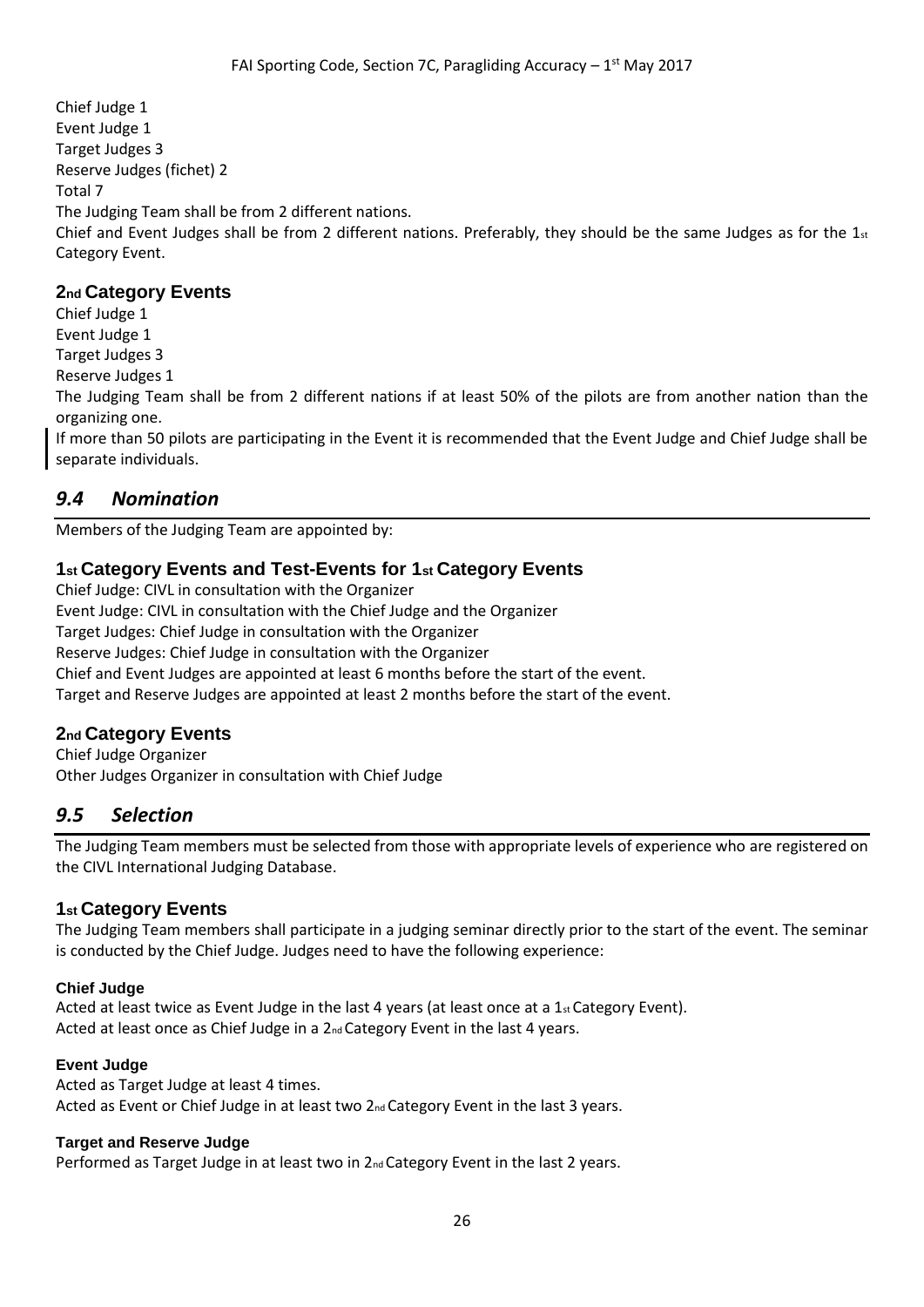#### **2nd Category Events**

For 2nd Category Event judges need to have the following experience:

#### **Chief Judge**

Acted as Event or Chief Judge in the last 3 years.

#### **Event Judge**

Acted twice as Target Judge in the last 3 years. Or

Acted as Event or Chief Judge in the last 3 years.

#### **Target Judge**

<span id="page-26-0"></span>Attended judging training in the last 2 years.

#### *9.6 Judges Responsibilities*

#### <span id="page-26-1"></span>**9.6.1 Chief Judge**

The Chief Judge is the leader of the Judging Team. He shall:

- Be available for the selection of the Judging Team and ensuring that all requirements are met.
- In 1<sub>st</sub> Category Event, be the main Lecturer in the mandatory judging seminar.
- Hold a preparatory meeting for the Judging Team and supporting roles before the training round.
- Ensure that correct judging standards are maintained by all members of the Judging Team.
- Ensure that all required equipment is available and in working order.
- Attend all briefings of competitors and if necessary participate in them.
- Position the Target Judges and distribute their tasks.
- Confer with the Event Judge and the Meet Director if a request is made to temporarily stop the competition.
- Decide to start a video evidence review according to S7C.
- Check the score sheet and sign it to confirm the validity of round scores.
- Stop the competition after he has conferred with the Event Judge, the Meet Director and the Safety Director if any of these Officials consider that conditions are becoming dangerous.
- Keep a record of the Judging Team and provide this information to CIVL Competition Coordinator so the International Judging Database can be updated.

#### <span id="page-26-2"></span>**9.6.2 Event Judge**

The Event Judge shall:

- Check the target area setting.
- Insure the smooth running of the target area.
- Take over any of the duties within the target area if necessary.
- Observe competitors' separation in the air and during final approach.
- Observe pilots' route from take-off to.
- In  $1<sub>st</sub>$  Category Event, participate in the mandatory judging seminar.
- Observe and take competition safety flying decisions with regard to weather conditions, particularly at the target area.
- Take decision on relaunching.

#### <span id="page-26-3"></span>**9.6.3 Target Judges**

The Target Judges shall:

- Observe all contacts of pilot and equipment with the ground and decide if the pilot can be scored or if it is a fall.
- If the pilot is scored, decide whether the first point of ground contact is with the left or the right foot, or both feet.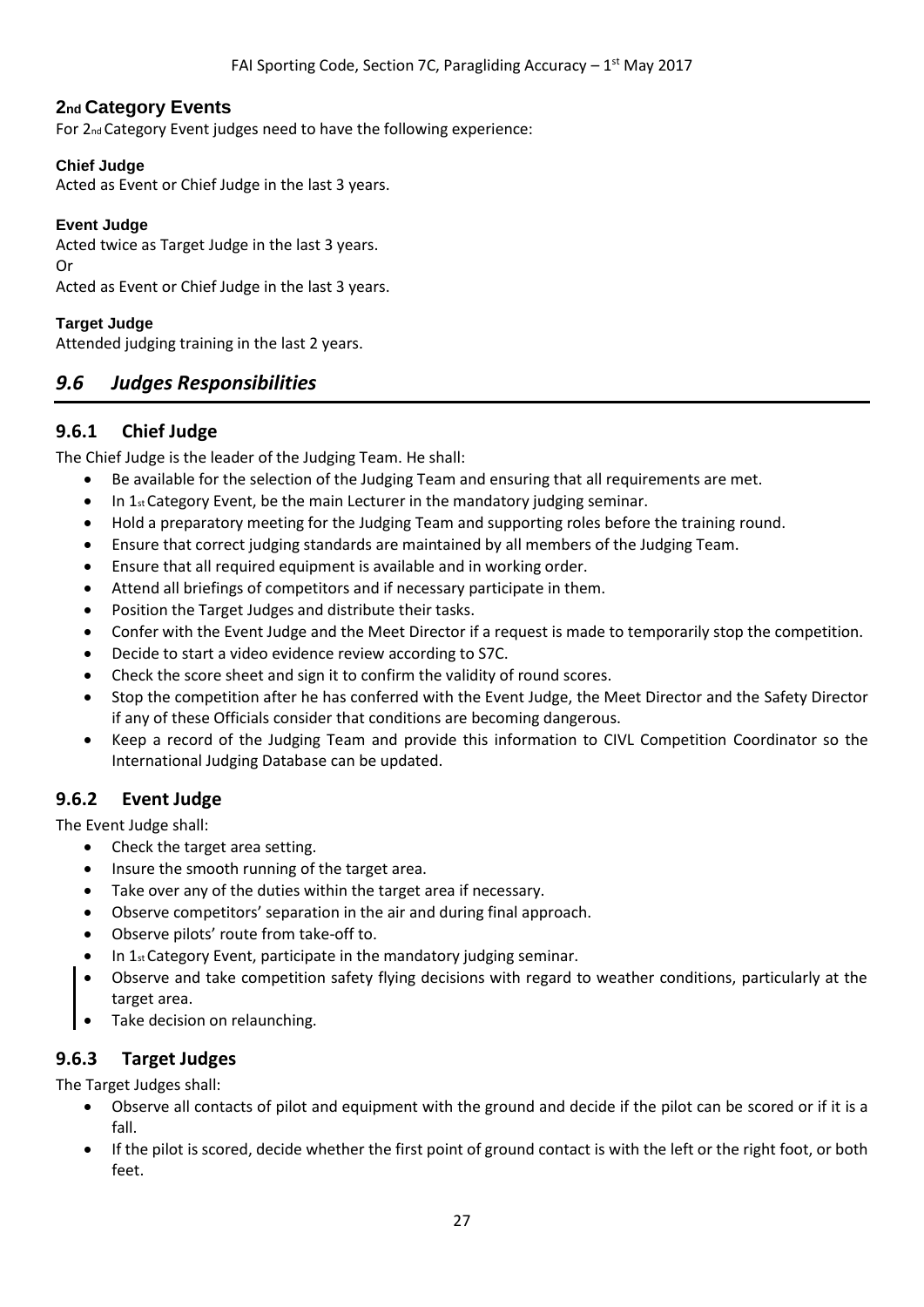- Mark the first point of ground contact if it is between the automatic measuring device and further limit of the target and measure the distance between this point and the edge of the dead centre disc.
- If there was more than one point of first ground contact, mark and measure the farthest point.
- If the automatic measuring device is defective, also mark and measure within the device limits.
- Call the score to the Recorder.
- At least one Judge is in charge of observing if the pilot can be scored or if it is a fall.

At least one Judge is in charge of observing which foot touches the ground first.

Only one Judge is in charge of calling the score.

The following signals are used:

- Pilot falls: Judge shows one arm fully extended vertically above his head.
- Left pilot's foot touches: Judge shows left arm fully extended on the side at shoulder height.
- Right pilot's foot touches: Judge shows right arm fully extended on the side at shoulder height.
- Both pilot's feet touch: Judge shows both arms fully extended in front at waist height.

# <span id="page-27-0"></span>*9.7 Other Responsibilities*

## <span id="page-27-1"></span>**9.7.1 Launch Marshal**

The Launch Marshal is not a Judge. He is appointed by the Organizers. The Launch Marshal shall:

- Be responsible for the smooth running of take off operations.
- Have knowledge and experience of local weather and flying conditions.
- Open and close the take off area.
- Call pilots to prepare.
- Allow pilots take off according to the flying order.
- Allow take off out of flying order in special cases.
- Record pilots take offs according to the flying order list.
- Communicate with the Chief Judge, Event Judge and Meet Director regarding flying conditions and competition running.
- Communicate with pilots on take off regarding safety and competition logistics.

# <span id="page-27-2"></span>**9.7.2 Recorder**

The Recorder is not a Judge. He is appointed by the Organizers.

The Recorder shall:

- Repeat the score called by the Target Judge.
- Record the score on the official scoring log sheet.
- Make sure that the pilot signs his score on the official log sheet.
- Record the start, finish and stand down times of the rounds on the official log sheet.

## <span id="page-27-3"></span>**9.7.3 Wind Speed Monitor**

The Wind Speed Monitor is not a Judge. He is appointed by the Organizers.

The Wind Speed Monitor shall:

- Observe the wind speed by using a wind speed-measuring device in the period of 30 seconds before the landing by a competitor.
- If the wind exceeds the maximum value, record the value on the official wind speed log sheet and notify the Event Judge.

In 2nd Category Events, Wind Speed Monitor service can be simplified by using mechanical instruments, but in case of high winds the Organizer must provide a person for observing and continuously reporting wind speed to the Event Judge.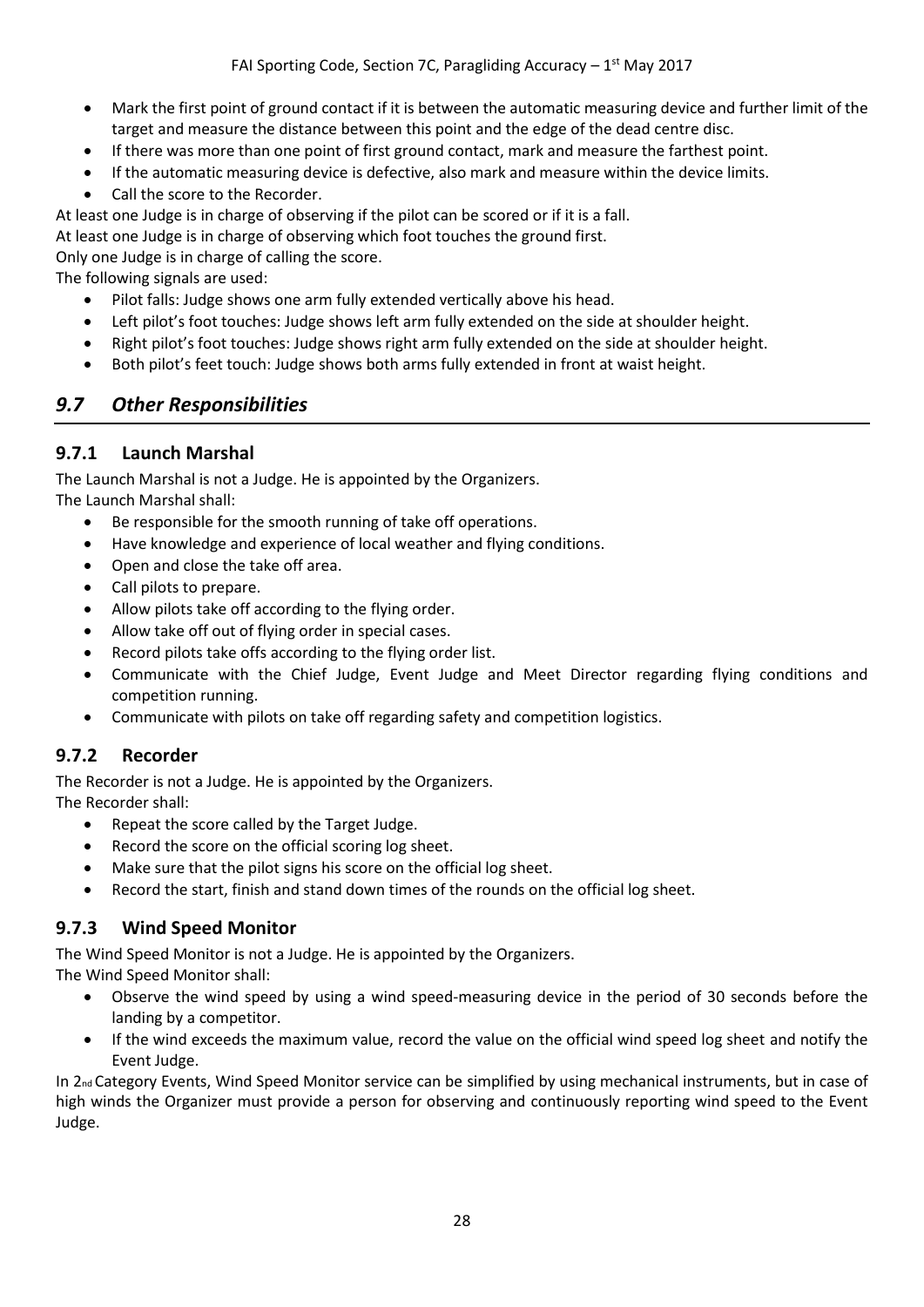# <span id="page-28-0"></span>*9.8 Equipment*

## <span id="page-28-1"></span>**9.8.1 Metering**

Target Judges shall be equipped with pointers which can be used for marking a pilot's first point of landing without disturbing other pilots' landing. The tape measure shall be of at least the same length as the target radius.

# <span id="page-28-2"></span>**9.8.2 Clothing**

All Judges shall wear clothes (vests, t-shirts, etc.) of very visible colours (red, yellow…). In 1st Category Event, these clothes shall have a FAI or CIVL logo.

## <span id="page-28-3"></span>**9.8.3 Communication**

The organizer shall provide communication equipment to facilitate communication between the Competition Director, Chief Judge, Event Judge, Launch Marshal, Steward and Jury.

## <span id="page-28-4"></span>**9.8.4 Shelter**

The organizer must provide a shelter and refreshment for Judges and supporting duties Officers.

# <span id="page-28-5"></span>*9.9 Judges Training Sessions*

Judges Training Sessions can be organized and founded by an Event organizer, and/or by a NAC. Judges Training sessions shall be approved by CIVL Bureau at least 60 days before they take part and shall be made public on CIVL website.

For the Session to be approved, the organizers must provide in time to CIVL:

- The name of the Lecturers.
- The conditions of access to the sessions for the trainees.

The main Lecturer is a Chief Judge. Other Lecturers may be Event Judges or CIVL Officials (Steward, Jury, Bureau Members…).

Depending on availability of funds, CIVL may cover travel expenses for some Lecturers.

A Judging Training shall be organized before each  $1_{st}$  Category Event, just prior to the start of the event. Programme

- Introduction to FAI, CIVL, 1st and 2nd Category Events.
- Overview of Section 7 and relevant chapters of the General Section of FAI Sporting Code.
- Importance of judging role for quality competitions.
- Setting the target area.
- Judging code.
- Judging situations and decisions.
- Practical exercises to be performed on a flying site with pilots landing.

# <span id="page-28-6"></span>*9.10 Database*

The CIVL International Judges Database is set and maintained by CIVL.

All Judges attending Training Sessions and appointed to act as Judges at competitions are recorded in the Database. Judging Session organizers and Chief Judges are responsible for collecting and submitting data on Judges to CIVL. All Judges are responsible to check that their entry on the CIVL Judging Database is up to date.

# <span id="page-28-7"></span>*9.11 Logbooks*

All Judges have to maintain their own Judging Logbooks and have the Chief or Event Judges sign it off at the end of the event.

All Judges shall present their Judging Logbooks to the Chief or Event Judge on request.